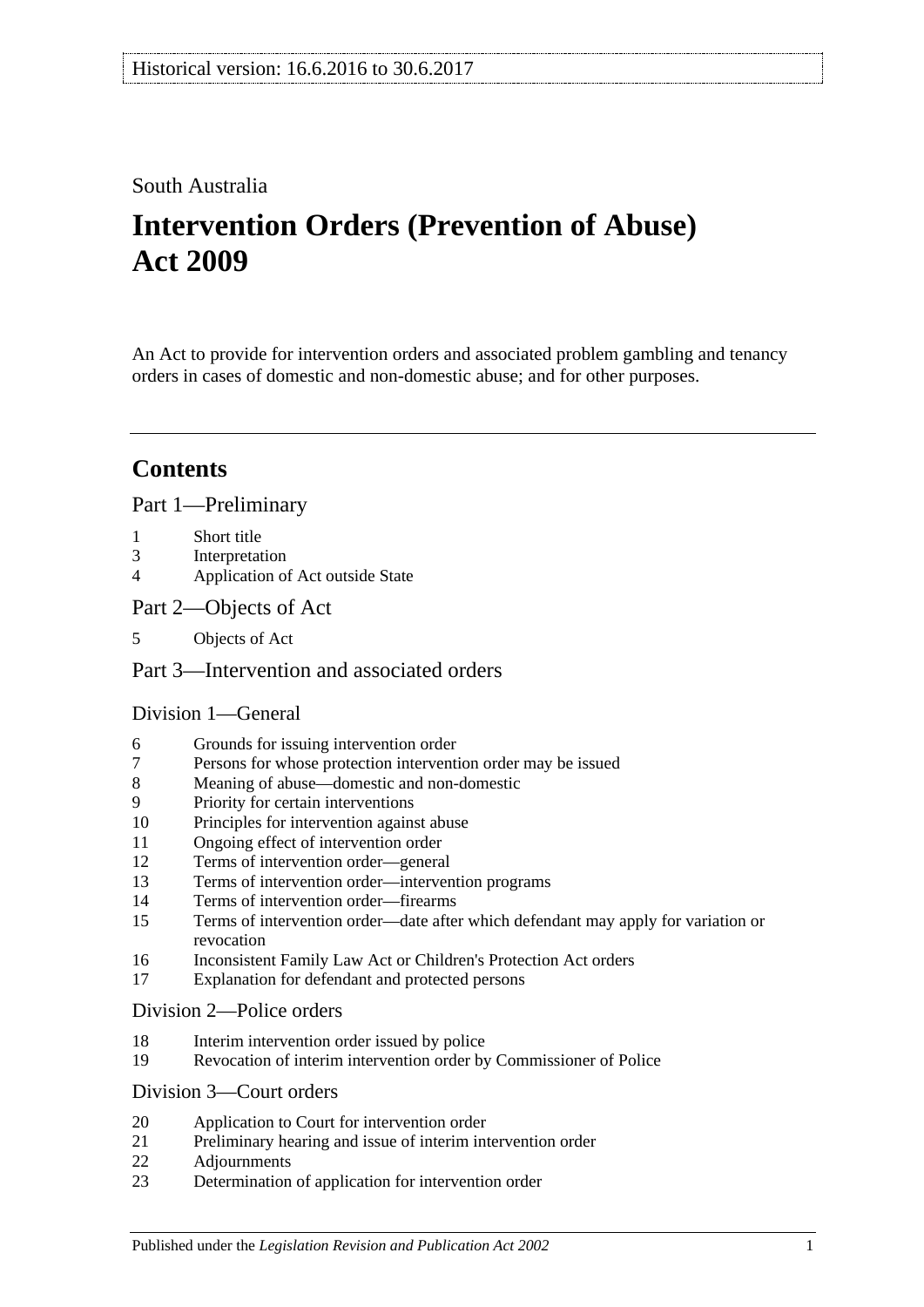- 24 [Problem gambling order](#page-19-0)
- 25 [Tenancy order](#page-19-1)

#### [Division 4—Variation or revocation of orders](#page-21-0)

- 26 [Intervention orders](#page-21-1)
- 27 [Problem gambling orders](#page-22-0)

#### [Division 5—Evidentiary matters](#page-23-0)

- 28 [Burden of proof](#page-23-1)
- 29 [Special arrangements for evidence and cross-examination](#page-23-2)

#### [Part 4—Foreign intervention orders](#page-24-0)

30 [Registration of foreign intervention orders](#page-24-1)

#### [Part 5—Offences and enforcement](#page-24-2)

#### [Division 1—Offences](#page-24-3)

- 31 [Contravention of intervention order](#page-24-4)
- 32 [Landlord not to allow access to excluded defendant](#page-25-0)<br>33 Publication of report about proceedings or orders
- [Publication of report about proceedings or orders](#page-25-1)

#### [Division 2—Special police powers](#page-26-0)

- 34 [Powers facilitating service of intervention order](#page-26-1)
- 35 [Powers following service of intervention order](#page-27-0)
- 36 [Power to arrest and detain for contravention of intervention order](#page-27-1)
- 37 [Power to search for weapons and articles required to be surrendered by intervention order](#page-27-2)

#### [Division 3—Disclosure of information](#page-28-0)

38 [Disclosure to police of information relevant to locating defendant](#page-28-1)

### [Part 6—Miscellaneous](#page-28-2)

- 39 [Delegation by intervention program manager](#page-28-3)
- 40 [Dealing with items surrendered under intervention order](#page-28-4)
- 41 [Evidentiary provision](#page-28-5)
- 42 [Regulations](#page-28-6)

## [Schedule 1—Transitional provisions](#page-29-0)

#### Part 15—Transitional provisions

- 37 [Continuance of restraining orders](#page-29-1)
- 38 [Continuance of registered foreign restraining orders](#page-29-2)
- 39 [Validation of certain intervention orders in force before commencement of section](#page-29-3) 6 of *[Intervention Orders \(Prevention of Abuse\) \(Miscellaneous\) Amendment Act](#page-29-3) 2015*

## [Legislative history](#page-30-0)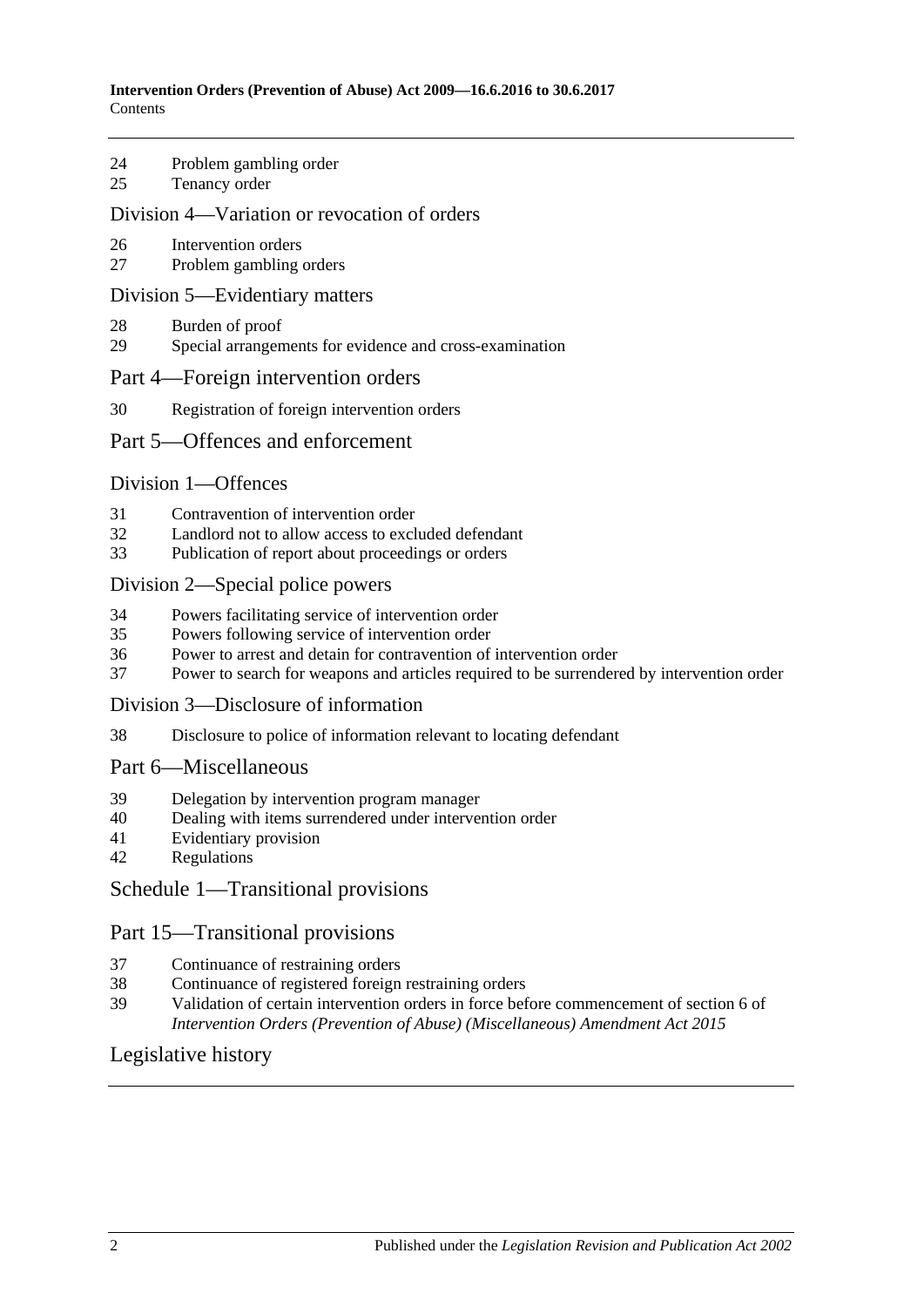## <span id="page-2-0"></span>**The Parliament of South Australia enacts as follows:**

## **Part 1—Preliminary**

## <span id="page-2-1"></span>**1—Short title**

This Act may be cited as the *Intervention Orders (Prevention of Abuse) Act 2009*.

#### <span id="page-2-2"></span>**3—Interpretation**

(1) In this Act, unless the contrary intention appears—

*abuse* and *act of abuse*—see [section](#page-5-4) 8;

*ammunition* has the same meaning as in the *[Firearms Act](http://www.legislation.sa.gov.au/index.aspx?action=legref&type=act&legtitle=Firearms%20Act%201977) 1977*;

*associated order* means a problem gambling order or tenancy order made in association with a final intervention order;

*case manager* means a person responsible for supervision of a defendant's participation in an intervention program;

*child* means a person who has not attained 18 years of age;

*Children's Protection Act order* means an order made under the *[Children's Protection](http://www.legislation.sa.gov.au/index.aspx?action=legref&type=act&legtitle=Childrens%20Protection%20Act%201993)  Act [1993](http://www.legislation.sa.gov.au/index.aspx?action=legref&type=act&legtitle=Childrens%20Protection%20Act%201993)*;

*cognitive impairment* includes—

- (a) a developmental disability (including, for example, an intellectual disability, Down syndrome, cerebral palsy or an autistic spectrum disorder);
- (b) an acquired disability as a result of illness or injury (including, for example, dementia, a traumatic brain injury or a neurological disorder);
- (c) a mental illness;

*contravene* includes fail to comply;

*Court* means the Magistrates Court of South Australia;

*defendant*—see [section](#page-5-2) 6;

*domestic abuse*—see [section](#page-8-2) 8(8);

*domestic partner* means a person who is a domestic partner within the meaning of the *[Family Relationships Act](http://www.legislation.sa.gov.au/index.aspx?action=legref&type=act&legtitle=Family%20Relationships%20Act%201975) 1975*, whether declared as such under that Act or not;

*Family Law Act order* means an order, injunction, undertaking, plan, recognisance or other form of obligation imposed or agreement made under the *Family Law Act 1975* of the Commonwealth;

*final intervention order* means—

- (a) an interim intervention order (whether issued by a police officer or the Court) confirmed as a final intervention order by the Court under [section](#page-17-1) 23; or
- (b) a final intervention order issued by the Court under [section](#page-17-1) 23 in substitution for an interim intervention order;

*firearm* has the same meaning as in the *[Firearms Act](http://www.legislation.sa.gov.au/index.aspx?action=legref&type=act&legtitle=Firearms%20Act%201977) 1977*;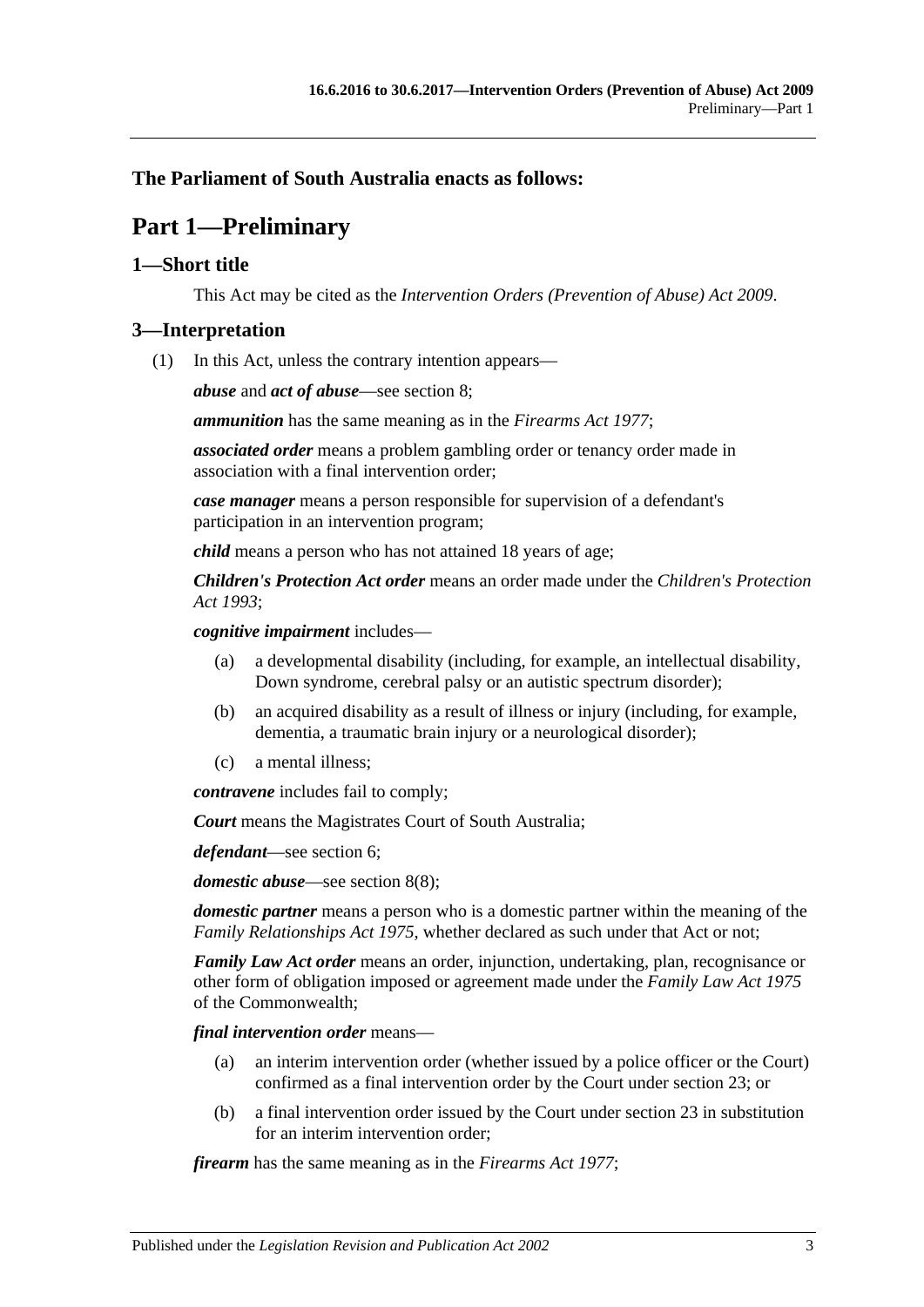*firearms terms*—see [section](#page-12-0) 14;

*foreign intervention order* means an order, notice or other form of requirement under the law of another State, a Territory of the Commonwealth or New Zealand declared by regulation to be a foreign intervention order;

*interim intervention order* means—

- (a) an interim intervention order issued by a police officer under [section](#page-13-2) 18; or
- (b) an interim intervention order issued by the Court under [section](#page-15-0) 21;

#### *intervention order* means—

- (a) an interim intervention order; or
- (b) a final intervention order,

as the case requires;

*intervention program* means a program that provides—

- (a) supervised treatment; or
- (b) supervised rehabilitation; or
- (c) supervised behaviour management; or
- (d) supervised access to support services; or
- (e) a combination of any 1 or more of the above,

designed to address behavioural problems (including problem gambling), substance abuse or mental impairment;

*intervention program manager* means a person employed by the South Australian Courts Administration Authority to have general oversight of intervention programs and coordinate the implementation of relevant court orders (and includes a delegate of such a person);

#### *issuing authority*—

- (a) in relation to an interim intervention order—means the police officer who, or the Court that, issues the interim intervention order; and
- (b) in relation to a final intervention order—means the Court—
	- (i) that confirms the interim intervention order as a final intervention order under [section](#page-17-1) 23; or
	- (ii) that issues the final intervention order under [section](#page-17-1) 23 in substitution for an interim intervention order,

(as the case may be);

*non-domestic abuse*—see [section](#page-8-3) 8(9);

*offensive material*—see [subsection](#page-4-3) (2);

*Principal Registrar* means the Principal Registrar of the Court;

*problem gambling order*—see [section](#page-19-0) 24;

*protected person* means a person for whose protection an intervention order is issued;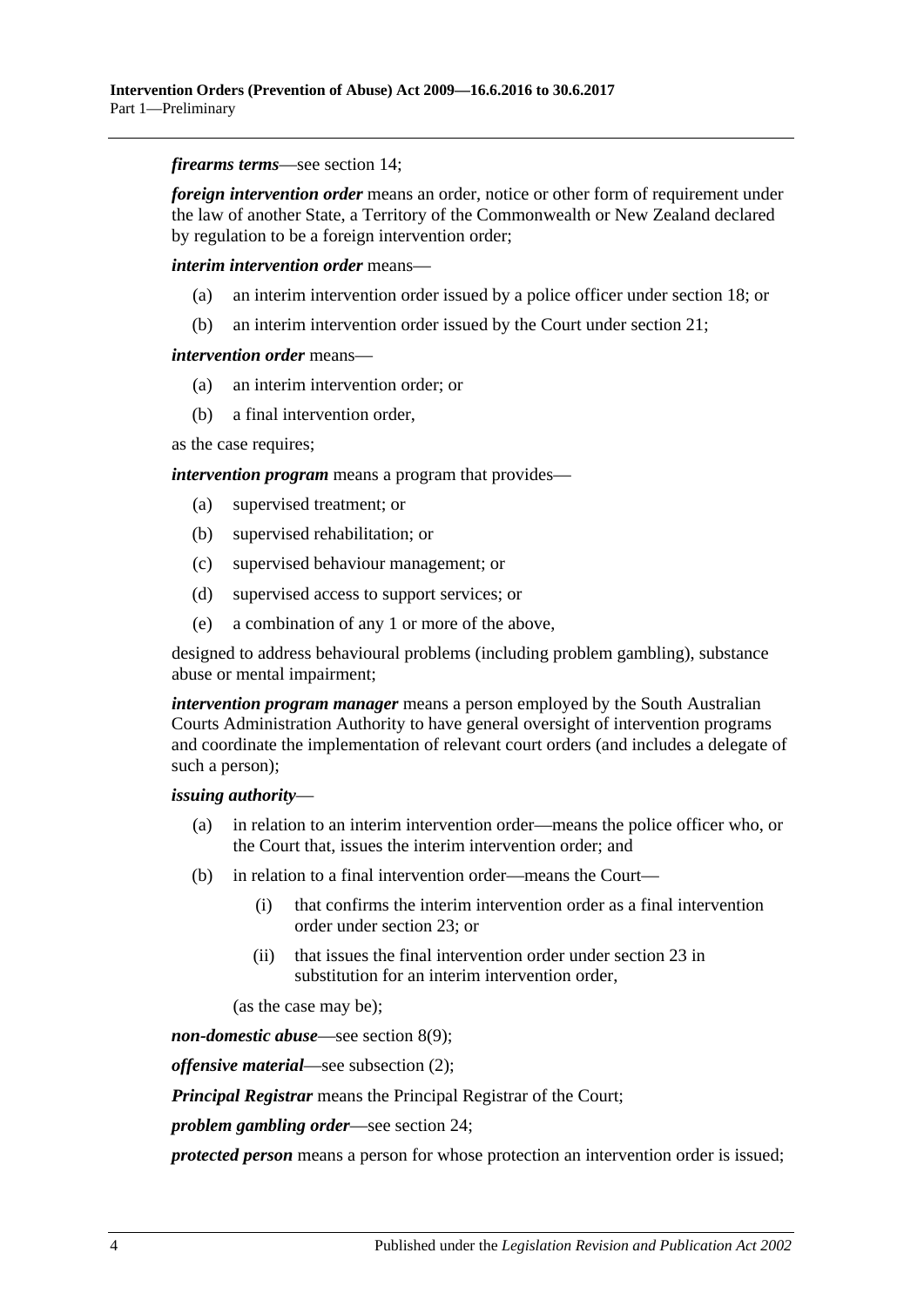*public sector agency* has the same meaning as in the *[Public Sector Act](http://www.legislation.sa.gov.au/index.aspx?action=legref&type=act&legtitle=Public%20Sector%20Act%202009) 2009*, but does not include the Legal Services Commission;

#### *relevant public sector agency* means—

- (a) the chief executive of the administrative unit of the Public Service that is, under a Minister, responsible for the administration of the *[Children's](http://www.legislation.sa.gov.au/index.aspx?action=legref&type=act&legtitle=Childrens%20Protection%20Act%201993)  [Protection Act](http://www.legislation.sa.gov.au/index.aspx?action=legref&type=act&legtitle=Childrens%20Protection%20Act%201993) 1993*; or
- (b) the chief executive of the administrative unit of the Public Service that is, under a Minister, responsible for the administration of the *[Education and](http://www.legislation.sa.gov.au/index.aspx?action=legref&type=act&legtitle=Education%20and%20Early%20Childhood%20Services%20(Registration%20and%20Standards)%20Act%202011)  [Early Childhood Services \(Registration and Standards\) Act](http://www.legislation.sa.gov.au/index.aspx?action=legref&type=act&legtitle=Education%20and%20Early%20Childhood%20Services%20(Registration%20and%20Standards)%20Act%202011) 2011*; or
- (c) the chief executive of the administrative unit of the Public Service that is, under a Minister, responsible for the administration of the *[Family and](http://www.legislation.sa.gov.au/index.aspx?action=legref&type=act&legtitle=Family%20and%20Community%20Services%20Act%201972)  [Community Services Act](http://www.legislation.sa.gov.au/index.aspx?action=legref&type=act&legtitle=Family%20and%20Community%20Services%20Act%201972) 1972*; or
- (d) the South Australian Housing Trust; or
- (e) the chief executive of the administrative unit of the Public Service that is, under a Minister, responsible for the administration of the *[Disability Services](http://www.legislation.sa.gov.au/index.aspx?action=legref&type=act&legtitle=Disability%20Services%20Act%201993)  Act [1993](http://www.legislation.sa.gov.au/index.aspx?action=legref&type=act&legtitle=Disability%20Services%20Act%201993)*; or
- (f) the chief executive of the administrative unit of the Public Service that is, under a Minister, responsible for the administration of the *[Supported](http://www.legislation.sa.gov.au/index.aspx?action=legref&type=act&legtitle=Supported%20Residential%20Facilities%20Act%201992)  [Residential Facilities Act](http://www.legislation.sa.gov.au/index.aspx?action=legref&type=act&legtitle=Supported%20Residential%20Facilities%20Act%201992) 1992*; or
- (g) the chief executive of the administrative unit of the Public Service that is, under a Minister, responsible for the administration of the *[Correctional](http://www.legislation.sa.gov.au/index.aspx?action=legref&type=act&legtitle=Correctional%20Services%20Act%201982)  [Services Act](http://www.legislation.sa.gov.au/index.aspx?action=legref&type=act&legtitle=Correctional%20Services%20Act%201982) 1982*;

*tenancy agreement* means an agreement under which a person grants another person, for valuable consideration, a right (which may, but need not be, an exclusive right) to occupy premises for residential purposes, and includes a residential parks agreement within the meaning of the *[Residential Parks Act](http://www.legislation.sa.gov.au/index.aspx?action=legref&type=act&legtitle=Residential%20Parks%20Act%202007) 2007*;

*tenancy order*—see [section](#page-19-1) 25.

<span id="page-4-3"></span>(2) For the purposes of determining whether material is *offensive material*, the circumstances of a dealing with the material may be taken into account but, if material was inherently offensive material, the circumstances of a dealing with the material cannot be taken to have deprived it of that character.

#### <span id="page-4-0"></span>**4—Application of Act outside State**

This Act applies to an act of abuse whether it takes place in or outside this State and an intervention order may be issued against a person resident in or outside this State.

## <span id="page-4-1"></span>**Part 2—Objects of Act**

#### <span id="page-4-2"></span>**5—Objects of Act**

The objects of this Act are—

- (a) to assist in preventing domestic and non-domestic abuse, and the exposure of children to the effects of domestic and non-domestic abuse, by providing for—
	- (i) the issuing of intervention orders; and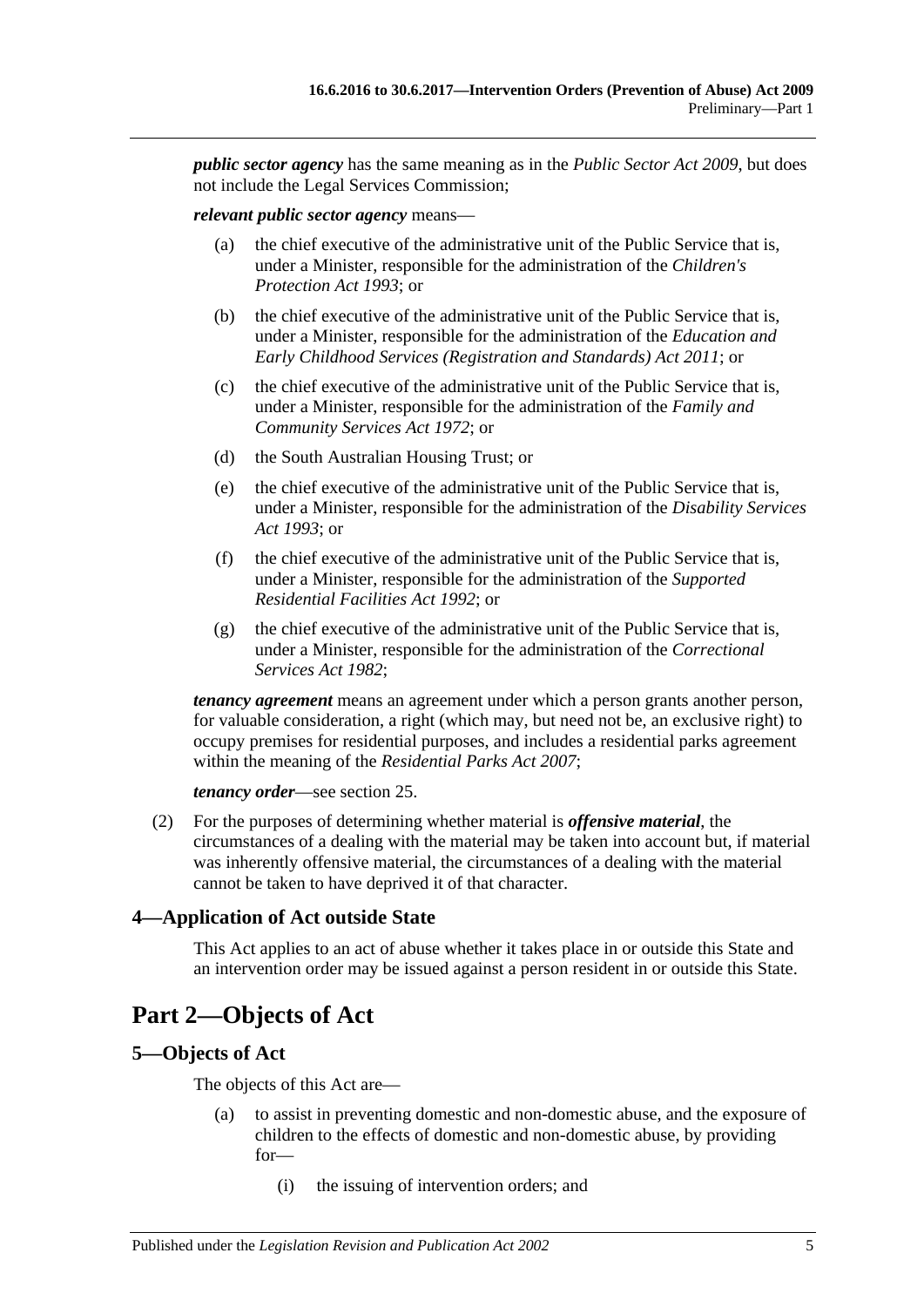- (ii) the issuing of associated orders relating to problem gambling and tenancy agreements; and
- (iii) the registration of foreign intervention orders; and
- (iv) the enforcement of South Australian and foreign intervention orders; and
- (b) to provide special police powers of arrest, detention and search in connection with issuing, serving and enforcing intervention orders; and
- (c) to further protect persons suffering or witnessing domestic or non-domestic abuse by—
	- (i) providing for special arrangements for witnesses in proceedings under this Act; and
	- (ii) imposing limitations on publishing reports about proceedings or orders under this Act.

## <span id="page-5-0"></span>**Part 3—Intervention and associated orders**

## <span id="page-5-1"></span>**Division 1—General**

## <span id="page-5-2"></span>**6—Grounds for issuing intervention order**

There are grounds for issuing an intervention order against a person (the *defendant*) if—

- (a) it is reasonable to suspect that the defendant will, without intervention, commit an act of abuse against a person; and
- (b) the issuing of the order is appropriate in the circumstances.

#### <span id="page-5-3"></span>**7—Persons for whose protection intervention order may be issued**

- (1) An intervention order may be issued for the protection of—
	- (a) any person against whom it is suspected the defendant will commit an act of abuse; or
	- (b) any child who may hear or witness, or otherwise be exposed to the effects of, an act of abuse committed by the defendant against a person.
- (2) An intervention order may be issued for the protection of a person even if that person is not an applicant for the order and the application is not made on his or her behalf.
- (3) If an issuing authority proposes to intervene against a defendant for the protection of more than 1 person, it may do so by issuing a single intervention order or by issuing multiple intervention orders, as it considers appropriate in the circumstances.

#### <span id="page-5-4"></span>**8—Meaning of abuse—domestic and non-domestic**

- (1) *Abuse* may take many forms including physical, sexual, emotional, psychological or economic abuse.
- (2) An act is an *act of abuse* against a person if it results in or is intended to result in—
	- (a) physical injury; or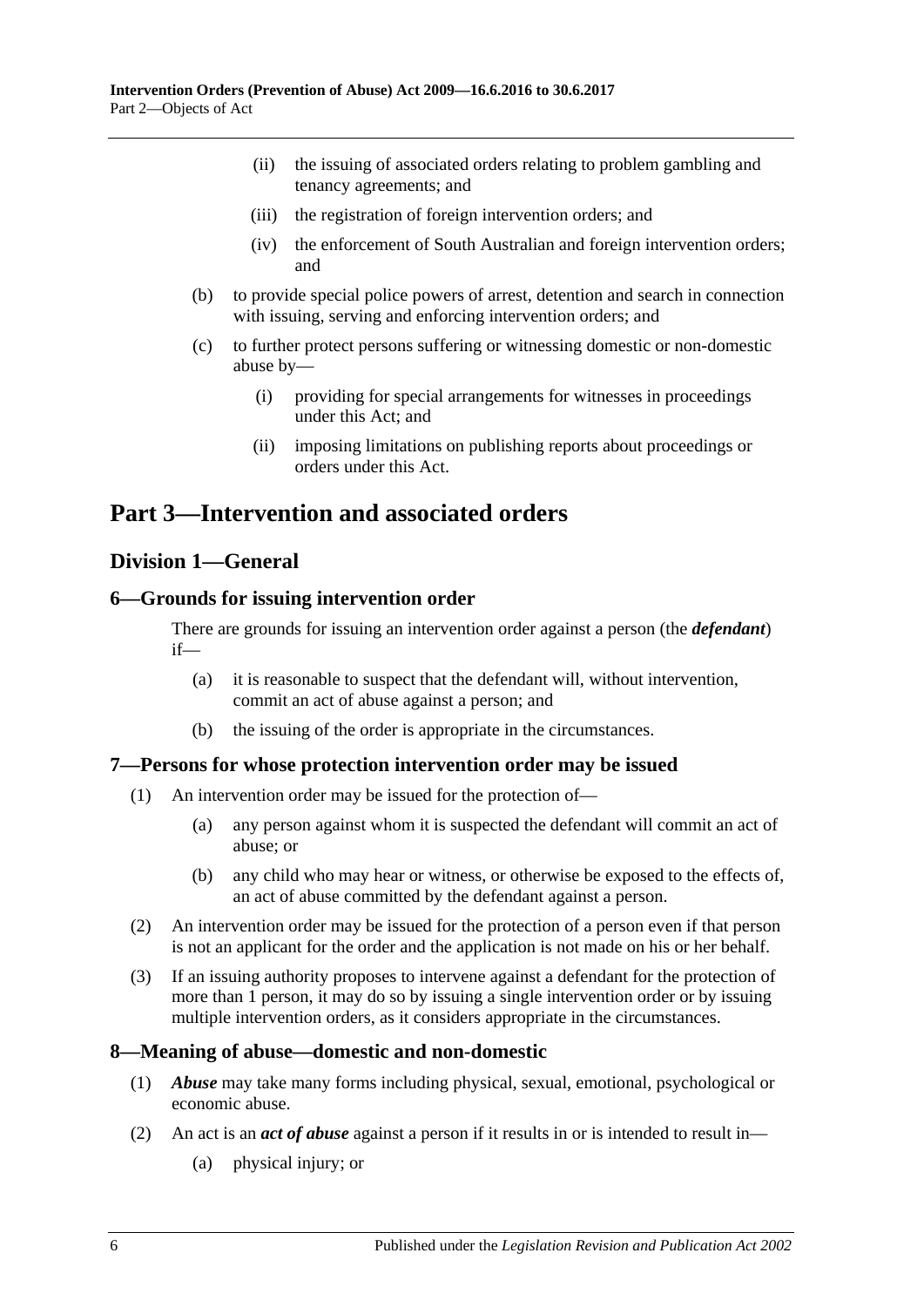- <span id="page-6-1"></span><span id="page-6-0"></span>(b) emotional or psychological harm; or
- (c) an unreasonable and non-consensual denial of financial, social or personal autonomy; or
- (d) damage to property in the ownership or possession of the person or used or otherwise enjoyed by the person.

#### (3) *Emotional or psychological harm* includes—

- (a) mental illness; and
- (b) nervous shock; and
- (c) distress, anxiety, or fear, that is more than trivial.

#### (4) **Emotional or psychological harm—examples**

Without limiting [subsection](#page-6-0) (2)(b), an act of abuse against a person resulting in emotional or psychological harm may be comprised of any of the following:

- (a) sexually assaulting the person or engaging in behaviour designed to coerce the person to engage in sexual activity;
- (b) unlawfully depriving the person of his or her liberty;
- (c) driving a vehicle in a reckless or dangerous manner while the person is a passenger in the vehicle;
- (d) causing the death of, or injury to, an animal;
- (e) following the person;
- (f) loitering outside the place of residence of the person or some other place frequented by the person;
- (g) entering or interfering with property in the possession of the person;
- (h) giving or sending offensive material to the person, or leaving offensive material where it will be found by, given to or brought to the attention of the person;
- (i) publishing or transmitting offensive material by means of the Internet or some other form of electronic communication in such a way that the offensive material will be found by, or brought to the attention of, the person;
- (j) communicating with the person, or to others about the person, by way of mail, telephone (including associated technology), fax or the Internet or some other form of electronic communication in a manner that could reasonably be expected to cause emotional or psychological harm to the person;
- (k) keeping the person under surveillance;
- (l) directing racial or other derogatory taunts at the person;
- (m) threatening to withhold the person's medication or prevent the person accessing necessary medical equipment or treatment;
- (n) threatening to institutionalise the person;
- (o) threatening to withdraw care on which the person is dependent;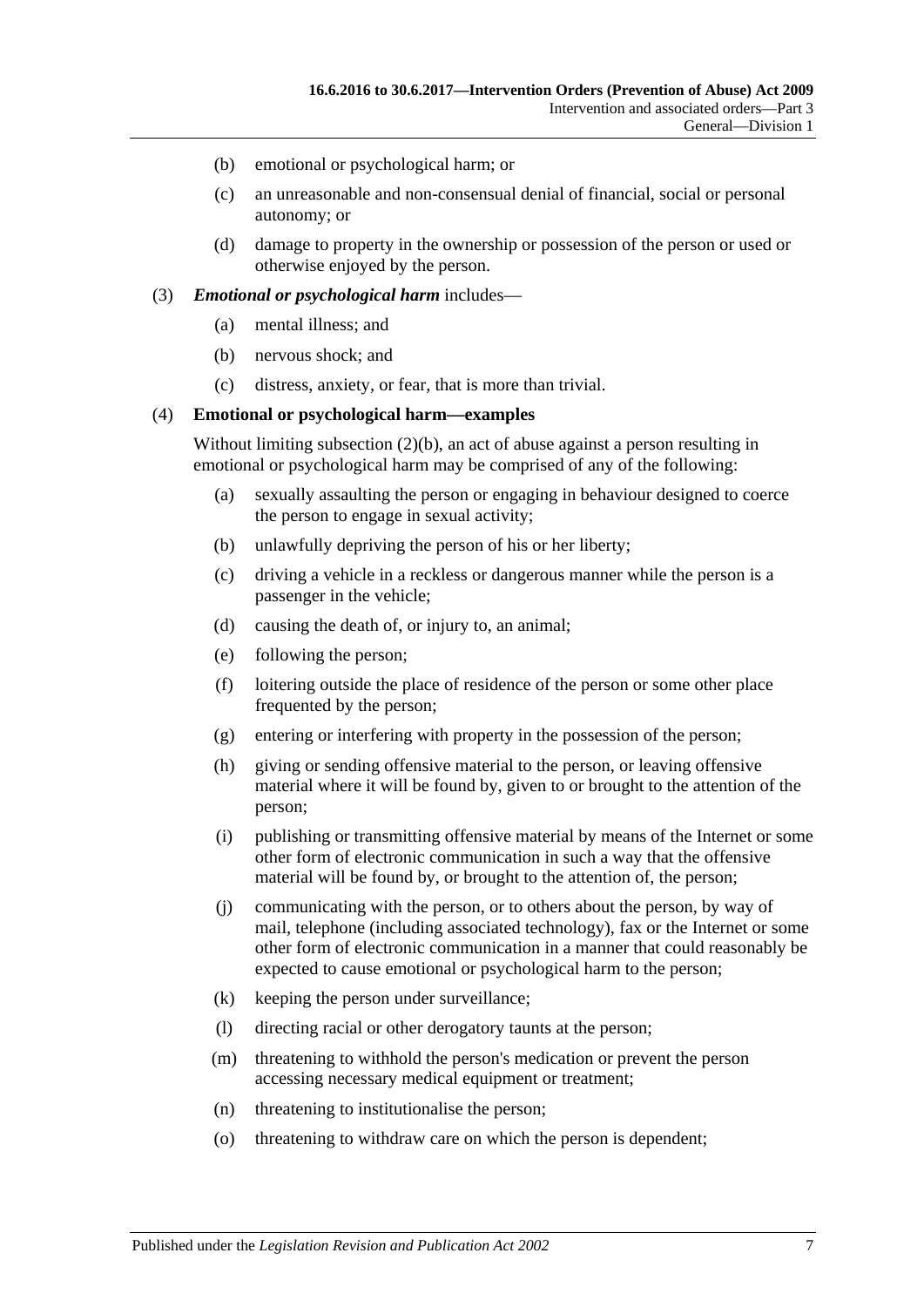(p) otherwise threatening to cause the person physical injury, emotional or psychological harm or an unreasonable and non-consensual denial of financial, social or domestic autonomy or to cause damage to property in the ownership or possession of the person or used or otherwise enjoyed by the person.

#### (5) **Unreasonable and non-consensual denial of financial, social or personal autonomy—examples**

Without limiting [subsection](#page-6-1)  $(2)(c)$ , an act of abuse against a person resulting in an unreasonable and non-consensual denial of financial, social or personal autonomy may be comprised of any of the following:

- (a) denying the person the financial autonomy that the person would have had but for the act of abuse;
- (b) withholding the financial support necessary for meeting the reasonable living expenses of the person (or any other person living with, or dependent on, the person) in circumstances in which the person is dependent on the financial support to meet those living expenses;
- (c) without lawful excuse, preventing the person from having access to joint financial assets for the purposes of meeting normal household expenses;
- (d) preventing the person from seeking or keeping employment;
- (e) causing the person through coercion or deception to—
	- (i) relinquish control over assets or income; or
	- (ii) claim social security payments; or
	- (iii) sign a power of attorney enabling the person's finances to be managed by another person; or
	- (iv) sign a contract for the purchase of goods or services; or
	- (v) sign a contract for the provision of finance; or
	- (vi) sign a contract of guarantee; or
	- (vii) sign any legal document for the establishment or operation of a business;
- (f) without permission, removing or keeping property that is in the ownership or possession of the person or used or otherwise enjoyed by the person;
- (g) disposing of property owned by the person, or owned jointly with the person, against the person's wishes and without lawful excuse;
- (h) preventing the person from making or keeping connections with the person's family, friends or cultural group, from participating in cultural or spiritual ceremonies or practices, or from expressing the person's cultural identity;
- (i) exercising an unreasonable level of control and domination over the daily life of the person.
- (6) If a defendant commits an act of abuse against a person, or threatens to do so, in order to cause emotional or psychological harm to another person or to deny another person financial, social or personal autonomy, the defendant commits an act of abuse against that other person.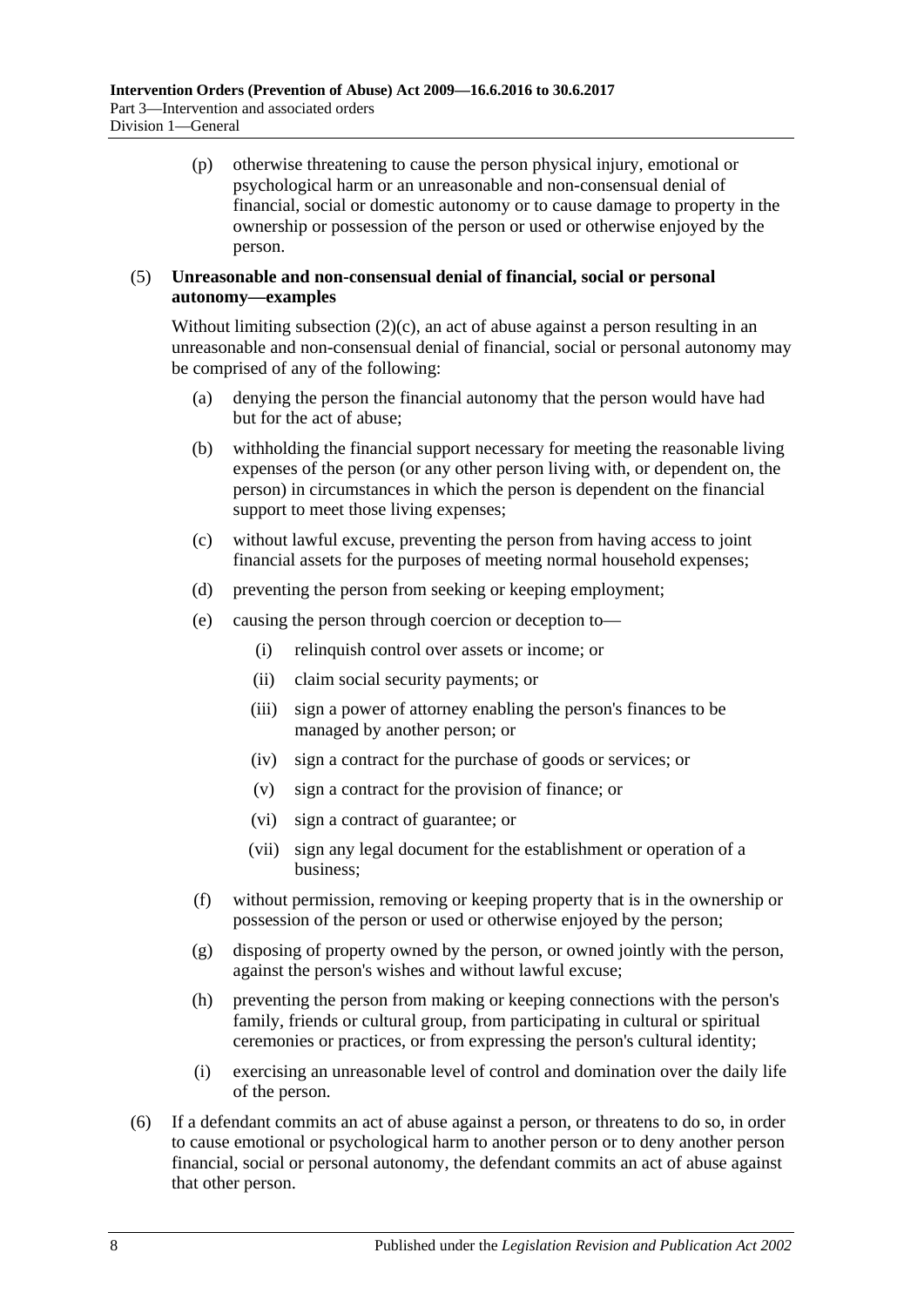- (7) A defendant may commit an act of abuse by causing or allowing another person to commit the act or to take part in the commission of the act.
- <span id="page-8-6"></span><span id="page-8-5"></span><span id="page-8-4"></span><span id="page-8-2"></span>(8) If the act of abuse is committed by a defendant against a person with whom the defendant is or was formerly in a relationship, it is referred to in this Act as an act of *domestic abuse*; and for that purpose, 2 persons are in a relationship if—
	- (a) they are married to each other; or
	- (b) they are domestic partners; or
	- (c) they are in some other form of intimate personal relationship in which their lives are interrelated and the actions of 1 affects the other; or
	- (d) 1 is the child, stepchild or grandchild, or is under the guardianship, of the other (regardless of age); or
	- (e) 1 is a child, stepchild or grandchild, or is under the guardianship, of a person who is or was formerly in a relationship with the other under [paragraph](#page-8-4) (a), [\(b\)](#page-8-5) or [\(c\)](#page-8-6) (regardless of age); or
	- (f) 1 is a child and the other is a person who acts in *loco parentis* in relation to the child; or
	- (g) 1 is a child who normally or regularly resides or stays with the other; or
	- (h) they are brothers or sisters or brother and sister; or
	- (i) they are otherwise related to each other by or through blood, marriage, a domestic partnership or adoption; or
	- (j) they are related according to Aboriginal or Torres Strait Islander kinship rules or are both members of some other culturally recognised family group; or
	- (k) 1 is the carer (within the meaning of the *[Carers Recognition Act](http://www.legislation.sa.gov.au/index.aspx?action=legref&type=act&legtitle=Carers%20Recognition%20Act%202005) 2005*) of the other.
- <span id="page-8-3"></span>(9) An act of abuse may be committed by a defendant against a person with whom the defendant is not, and was not formerly, in a relationship (including in circumstances where the defendant imagines such a relationship) and such an act of abuse is referred to in this Act as an act of *non-domestic abuse*.

## <span id="page-8-0"></span>**9—Priority for certain interventions**

Proceedings relating to intervention against domestic abuse and proceedings brought by a bail authority under section 23A of the *[Bail Act](http://www.legislation.sa.gov.au/index.aspx?action=legref&type=act&legtitle=Bail%20Act%201985) 1985* must, as far as practicable, be dealt with as a matter of priority.

## <span id="page-8-1"></span>**10—Principles for intervention against abuse**

- (1) The following must be recognised and taken into account in determining whether it is appropriate to issue an intervention order and in determining the terms of an intervention order:
	- (a) abuse occurs in all areas of society, regardless of socio-economic status, health, age, culture, gender, sexuality, ability, ethnicity and religion;
	- (b) abuse may involve overt or subtle exploitation of power imbalances and may consist of isolated incidents or patterns of behaviour;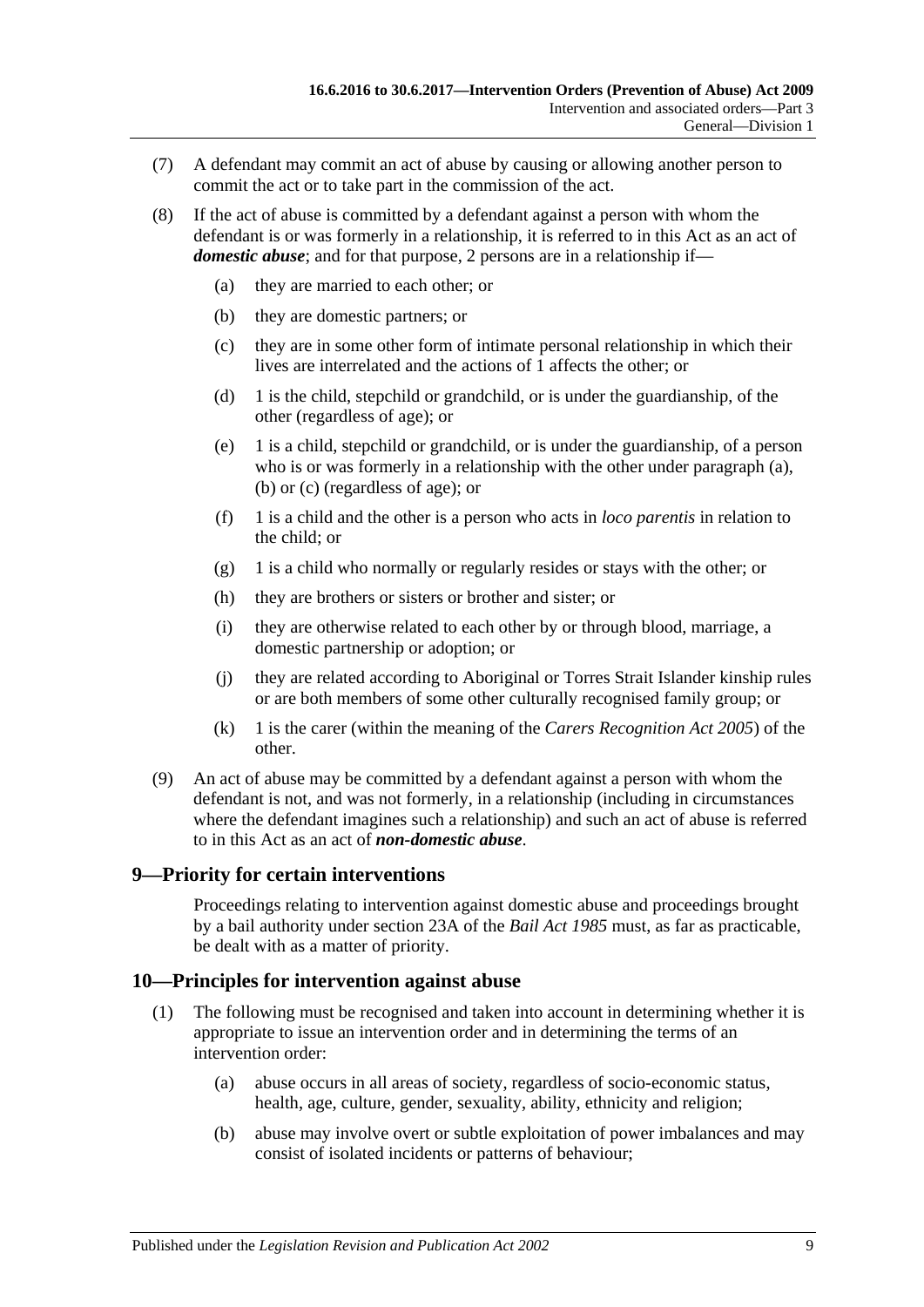- (c) it is of primary importance to prevent abuse and to prevent children from being exposed to the effects of abuse;
- (d) as far as is practicable, intervention should be designed—
	- (i) to encourage defendants who it is suspected will, without intervention, commit abuse to accept responsibility and take steps to avoid committing abuse; and
	- (ii) to minimise disruption to protected persons and any child living with a protected person and to maintain social connections and support for protected persons; and
	- (iii) to ensure continuity and stability in the care of any child living with a protected person; and
	- (iv) to allow education, training and employment of a protected person and any child living with a protected person, and arrangements for the care of such a child, to continue without interruption; and
	- (v) if the defendant is a child—
		- (A) to ensure the child has appropriate accommodation, care and supervision; and
		- (B) to ensure the child has access to appropriate educational and health services; and
		- (C) to allow the education, training and employment of the child to continue without interruption.
- (2) The following must also be taken into account in determining whether it is appropriate to issue an intervention order and in determining the terms of an intervention order:
	- (a) any relevant Family Law Act order or Children's Protection Act order of which the issuing authority has been informed;
	- (b) how the intervention order would be likely to affect contact (in accordance with a relevant Family Law Act order or Children's Protection Act order or otherwise) between—
		- (i) the protected person or the defendant; and
		- (ii) any child of, or in the care of, either of those persons;
	- (c) any relevant agreement or order for the division of property under the *Family Law Act 1975* of the Commonwealth, or the *[Domestic Partners Property](http://www.legislation.sa.gov.au/index.aspx?action=legref&type=act&legtitle=Domestic%20Partners%20Property%20Act%201996)  Act [1996](http://www.legislation.sa.gov.au/index.aspx?action=legref&type=act&legtitle=Domestic%20Partners%20Property%20Act%201996)* or a corresponding law of another jurisdiction, of which the issuing authority has been informed;
	- (d) if considering whether to prohibit the defendant from taking possession of property or to require the defendant to return property to a protected person or to allow a protected person to recover or have access to or make use of property—the income, assets and liabilities of the defendant and the protected person (to the extent that the issuing authority has been informed of those matters);
	- (e) any other legal proceedings between the defendant and protected person of which the issuing authority has been informed.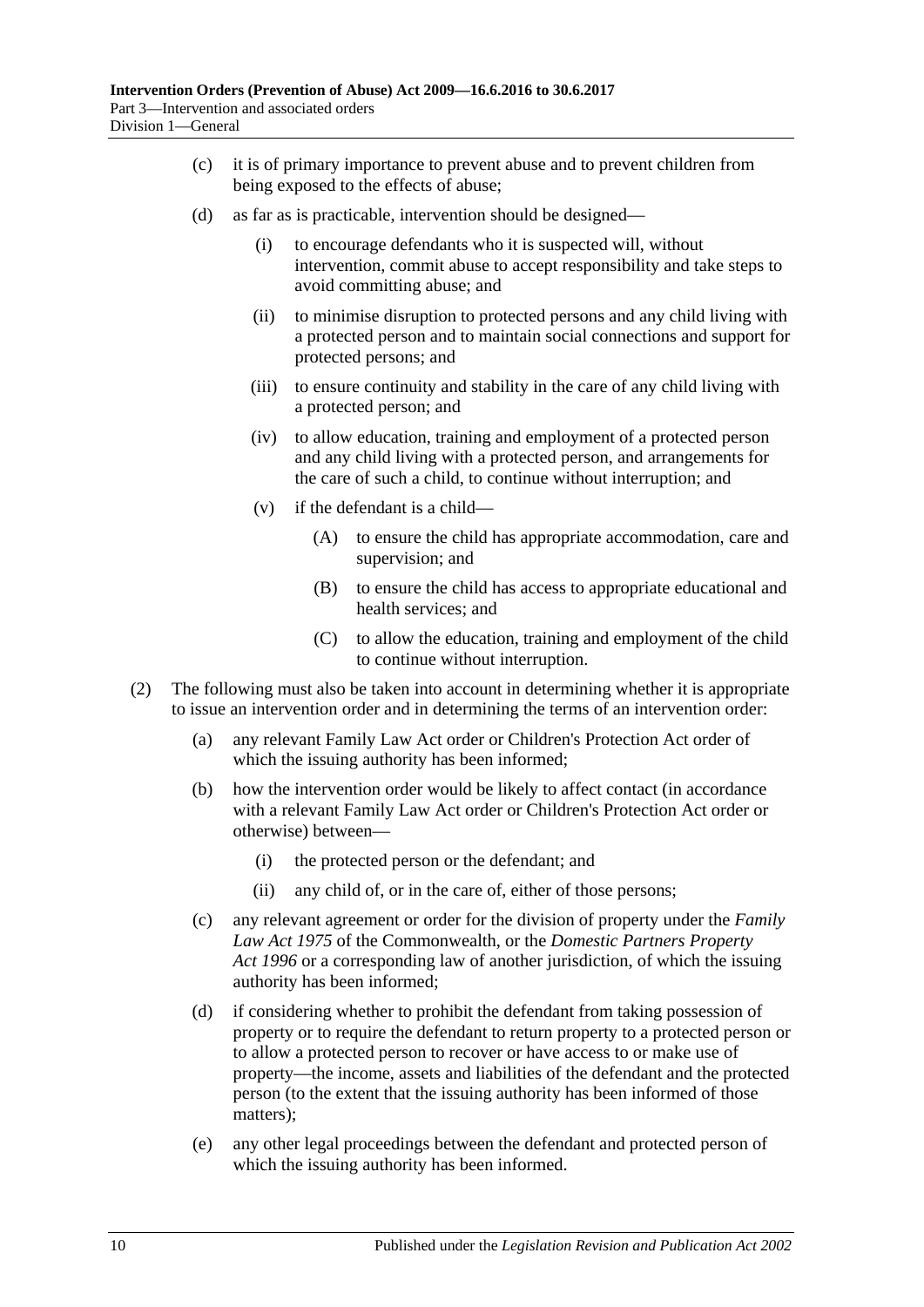- (3) Before issuing an intervention order the issuing authority must consider whether, if the whereabouts of a person proposed to be protected by the order are not known to the defendant, the issuing of the order would be counterproductive.
- (4) An issuing authority may take into account any other factor the authority considers relevant in the circumstances.

## <span id="page-10-0"></span>**11—Ongoing effect of intervention order**

- (1) An intervention order is ongoing and continues in force (subject to any variation or substitution of the order under this Act) until it is revoked.
- (2) Consequently, an issuing authority may not fix a date for the expiry of an intervention order or otherwise limit the duration of an intervention order.

## <span id="page-10-1"></span>**12—Terms of intervention order—general**

- <span id="page-10-3"></span><span id="page-10-2"></span>(1) An intervention order may do any 1 or more of the following:
	- (a) prohibit the defendant from being on, or within the vicinity of, premises at which a protected person resides or works;
	- (b) prohibit the defendant from being on, or within the vicinity of, specified premises frequented by a protected person;
	- (c) prohibit the defendant from being in a specified locality;
	- (d) prohibit the defendant from approaching within a specified distance of a protected person;
	- (e) prohibit the defendant from contacting, harassing, threatening or intimidating a protected person or any other person at a place where the protected person resides or works;
	- (f) prohibit the defendant from damaging specified property;
	- (g) prohibit the defendant from taking possession of specified personal property reasonably needed by a protected person;
	- (h) prohibit the defendant from causing or allowing another person to engage in the conduct referred to in any of [paragraphs](#page-10-2) (e) to  $(g)$ ;
	- (i) require the defendant to surrender specified weapons or articles that have been used, or that there is some reason to believe might be used, by the defendant to commit an act of abuse against a protected person;
	- (j) require the defendant to return specified personal property to a protected person;
	- (k) require the defendant to allow a protected person to recover or have access to or make use of specified personal property and to allow the person to be accompanied by a police officer or other specified person while doing so;
	- (l) impose any other requirement on the defendant to take, or to refrain from taking, specified action.
- (2) An intervention order may specify—
	- (a) conditions under which a prohibition imposed by the order does not apply; and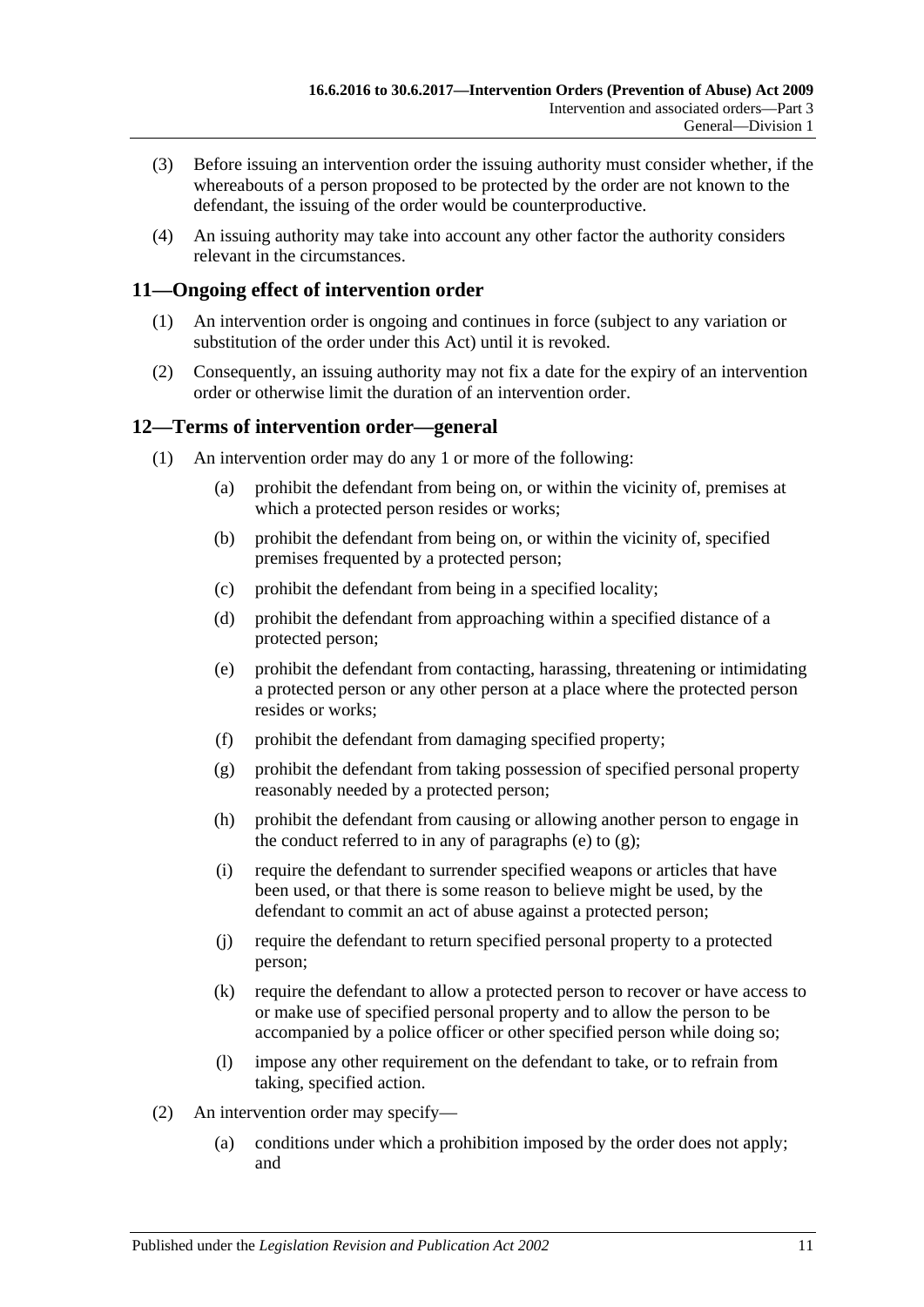- (b) conditions that must be complied with in relation to a requirement imposed by the order.
- (3) If an intervention order is designed to prevent a form of abuse involving the use or threatened use of particular weapons or articles, the terms of the order should, as far as is practicable, include surrender of the weapons or articles or other measures designed to minimise the risk of the defendant using or threatening to use the weapons or articles to commit an act of abuse against the protected person.
- (4) If an interim intervention order requires the surrender of specified weapons or articles, the order must provide for their safe keeping until the determination of proceedings under [section](#page-17-1) 23, but otherwise an intervention order may specify how surrendered weapons or articles are to be dealt with or disposed of.
- (5) An intervention order may be issued against the defendant in relation to premises or property despite the fact that the defendant has a legal or equitable interest in the premises or property.
- (6) If an intervention order prohibits the defendant from being on, or within the vicinity of, premises at which a protected person resides—
	- (a) the protected person may, despite any other Act or law, change any external door or window lock of the premises (and, if the premises are rented and a lock is so changed, the protected person must give a key to the lock to the landlord, except if the defendant is the landlord); and
	- (b) if the defendant is a party to a tenancy agreement for the premises—the defendant may not, despite any other Act or law, take any action to terminate the tenancy agreement before the determination of the proceedings under [section](#page-17-1) 23.

## <span id="page-11-0"></span>**13—Terms of intervention order—intervention programs**

- (1) An intervention order may require the defendant to undergo an assessment by the intervention program manager to determine—
	- (a) a form of intervention program that is appropriate for the defendant; and
	- (b) the defendant's eligibility for the services included on the program.
- (2) An intervention order issued by the Court may require the defendant to undertake an intervention program if the intervention program manager has advised the Court that—
	- (a) the defendant is eligible for the services to be included on the program in accordance with applicable eligibility criteria (if any); and
	- (b) those services are available for the defendant at a suitable time and place.
- <span id="page-11-1"></span>(3) If an intervention order contains a requirement under this section, the defendant must comply with requirements regulating his or her participation in the assessment or intervention program notified from time to time by the defendant's case manager.
- (4) The Court must endeavour to ensure that the defendant understands that—
	- (a) failure to comply with a requirement referred to in [subsection](#page-11-1) (3) constitutes a contravention of the term of the intervention order imposed under this section; and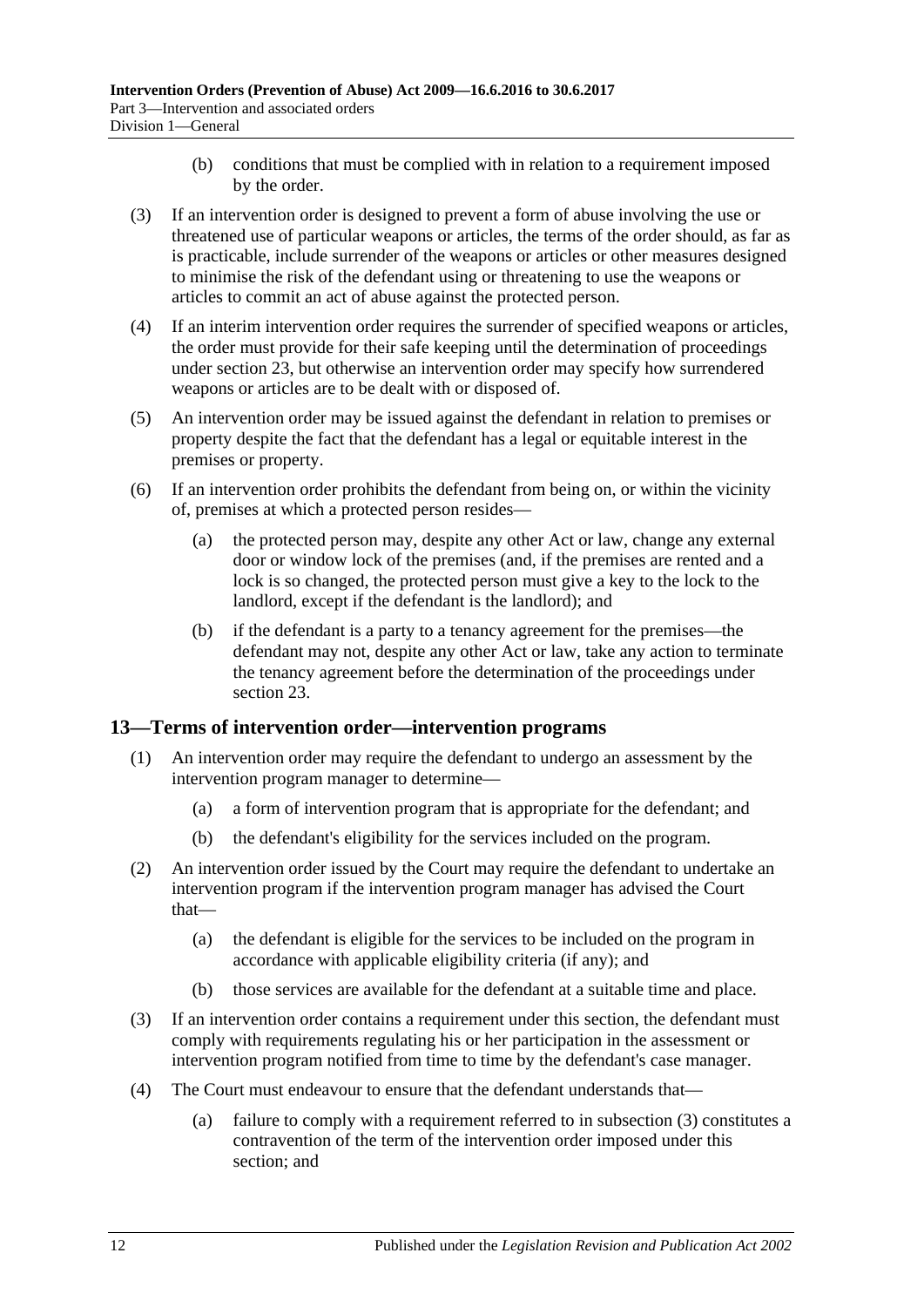(b) the Court may, if the person is found guilty of any such contravention, order the defendant to make a payment of not more than the prescribed amount toward the cost of any intervention program the defendant may be required to undertake in accordance with the intervention order,

(but failure to comply with this subsection will not make an order under this section invalid).

## <span id="page-12-0"></span>**14—Terms of intervention order—firearms**

- (1) Subject to this section, an intervention order must include the following terms (the *firearms terms*):
	- (a) any firearm, ammunition or part of a firearm in the possession of the defendant and any licence or permit held by the defendant authorising possession of a firearm must be surrendered to the Registrar of Firearms;
	- (b) while an intervention order remains in force against the defendant—
		- (i) any licence or permit held by the defendant authorising possession of a firearm is suspended; and
		- (ii) the defendant is disqualified from holding or obtaining a licence or permit authorising possession of a firearm; and
		- (iii) the defendant is prohibited from possessing a firearm, ammunition or part of a firearm in the course of his or her employment.
- (2) The Court need not include the firearms terms in a final intervention order if satisfied that the defendant has never been guilty of violent or intimidatory conduct and needs to have a firearm for purposes related to earning a livelihood.

## <span id="page-12-1"></span>**15—Terms of intervention order—date after which defendant may apply for variation or revocation**

- <span id="page-12-3"></span>(1) The Court may, when issuing or varying a final intervention order, include a term fixing a date after which the defendant may apply for variation (or further variation) or revocation of the order.
- (2) The date must fall at least 12 months after the date of issue or variation of the order.
- (3) If the Court does not include in a final intervention order a term under [subsection](#page-12-3) (1), the order will be taken to include a term fixing the date falling 12 months after the date of issue or variation of the order as the date after which the defendant may apply for variation (or further variation) or revocation of the order.

## <span id="page-12-2"></span>**16—Inconsistent Family Law Act or Children's Protection Act orders**

- (1) An intervention order is invalid to the extent of any inconsistency with a Family Law Act order of a kind referred to in section 68R of the *Family Law Act 1975* of the Commonwealth (but the Court may resolve the inconsistency by exercising its power to revive, vary, discharge or suspend the Family Law Act order under that section).
- (2) An intervention order prevails over an order under section 38 of the *[Children's](http://www.legislation.sa.gov.au/index.aspx?action=legref&type=act&legtitle=Childrens%20Protection%20Act%201993)  [Protection Act](http://www.legislation.sa.gov.au/index.aspx?action=legref&type=act&legtitle=Childrens%20Protection%20Act%201993) 1993* to the extent of any inconsistency (but the Youth Court may resolve the inconsistency by varying or revoking the order under that section on application under that Act).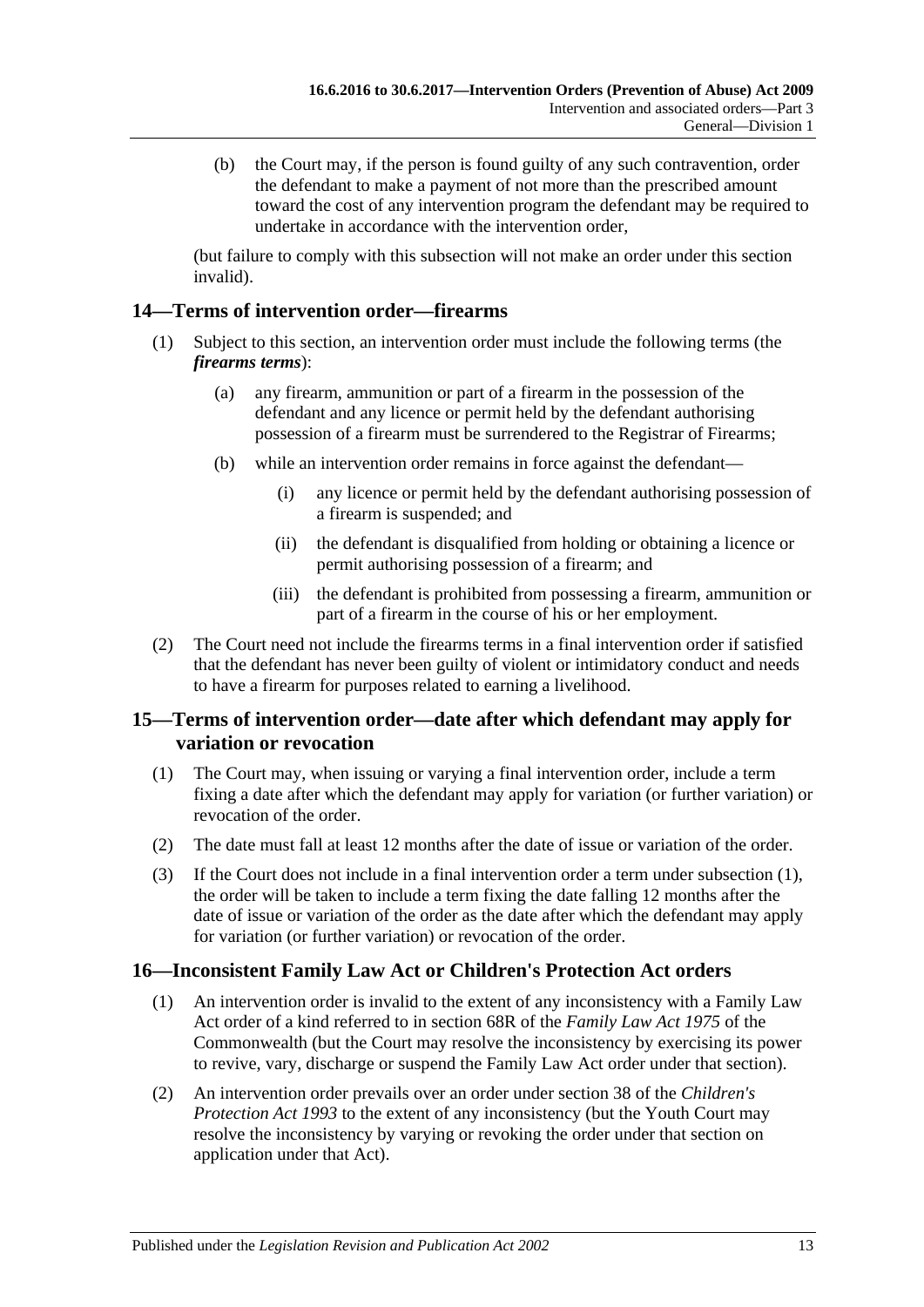## <span id="page-13-0"></span>**17—Explanation for defendant and protected persons**

An issuing authority must endeavour to ensure that the defendant and protected persons understand—

- (a) the terms and effect of an intervention order and any associated order, including, in the case of an interim intervention order, that the order acts as a summons; and
- (b) if relevant, the effect of [section](#page-12-2) 16; and
- (c) that a protected person cannot give permission for contravention of an order,

(but failure to do so will not make an order invalid).

## <span id="page-13-1"></span>**Division 2—Police orders**

#### <span id="page-13-2"></span>**18—Interim intervention order issued by police**

- (1) Subject to [subsection](#page-13-3) (2), a police officer may issue an interim intervention order against a defendant if it appears to the police officer that there are grounds for issuing the order and the defendant is present before the police officer or in custody.
- <span id="page-13-3"></span>(2) If the police officer issuing the order is not of or above the rank of sergeant, the officer must, before issuing the order, obtain the authorisation (either orally or in writing) of a police officer of or above that rank.
- (3) An interim intervention order issued by a police officer must—
	- (a) be in a form approved by the Commissioner of Police; and
	- (b) identify the defendant and the persons protected by the order; and
	- (c) specify the prohibitions and requirements imposed by the order; and
	- (d) require the defendant to appear before the Court at a specified time and place (within 8 days after the date of the order or, if the Court will not be sitting at the place within that period, within 2 days after the Court next commences sitting at the place).
- (4) An interim intervention order issued by a police officer comes into force against the defendant when served on the defendant personally.
- (5) On an interim intervention order issued by a police officer being served on the defendant, the police officer issuing the order will be taken to have made an application to the Court for an intervention order and the defendant will be taken to have been issued a summons to appear before the Court as specified in the order for the purposes of the hearing and determination of the application under [section](#page-17-1) 23.
- (6) The Commissioner of Police must—
	- (a) give a copy of an interim intervention order issued by a police officer to each person protected by the order; and
	- (b) either—
		- (i) notify the Principal Registrar in writing of the prescribed details of the order; or
		- (ii) give a copy of the order to the Principal Registrar.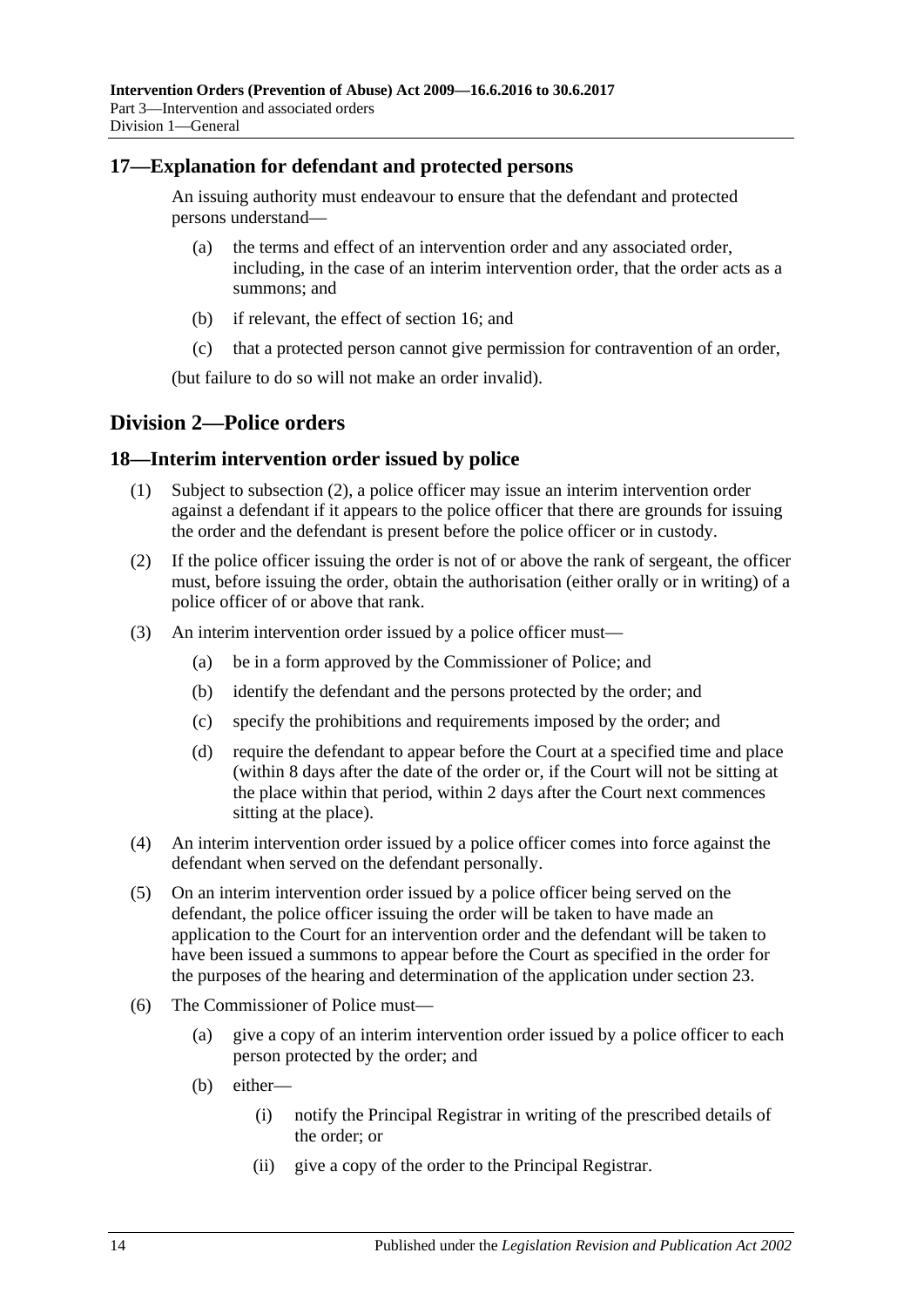- <span id="page-14-3"></span>(7) A person against whom an interim intervention order is issued by a police officer must notify the Commissioner of Police in writing of an address for service.
- (7a) A person who is required under [subsection](#page-14-3) (7) to notify the Commissioner of Police of an address for service—
	- (a) who fails to provide the address within 7 days after being so requested; or
	- (b) who provides an address that is false,

is guilty of an offence.

Maximum penalty: \$750.

Expiation fee: \$105.

- (8) The Commissioner of Police must notify the Principal Registrar of any address for service provided under [subsection](#page-14-3) (7).
- (9) The Principal Registrar must notify the relevant public sector agencies in writing of the prescribed details of interim intervention orders issued by police officers.

#### <span id="page-14-0"></span>**19—Revocation of interim intervention order by Commissioner of Police**

- (1) The Commissioner of Police may revoke an interim intervention order issued by a police officer by written notice served on the defendant personally or by post at the address for service provided by the defendant under this Act.
- (2) The Commissioner of Police must—
	- (a) give a copy of a notice of revocation of an interim intervention order issued by a police officer to each person protected by the order; and
	- (b) notify the Principal Registrar that the order has been revoked.
- (3) The Principal Registrar must notify the relevant public sector agencies of the revocation of interim intervention orders by the Commissioner of Police.

## <span id="page-14-1"></span>**Division 3—Court orders**

#### <span id="page-14-2"></span>**20—Application to Court for intervention order**

- (1) The following persons may make an application to the Court for an intervention order:
	- (a) a police officer;
	- (b) a person against whom it is alleged the defendant may commit an act of abuse or a suitable representative of such a person given permission to apply by the Court;
	- (c) a child who it is alleged may hear or witness, or otherwise be exposed to the effects of, an act of abuse committed by the defendant against a person;
	- (d) if the defendant or a person proposed to be protected by the order is a child and there is a Children's Protection Act order under section 38 of the *[Children's Protection Act](http://www.legislation.sa.gov.au/index.aspx?action=legref&type=act&legtitle=Childrens%20Protection%20Act%201993) 1993* in force in respect of the child—the Minister responsible for the administration of that Act.
- (2) If the person entitled to apply is a child, the application may be made—
	- (a) by the child with the permission of the Court, if the child has attained the age of 14 years; or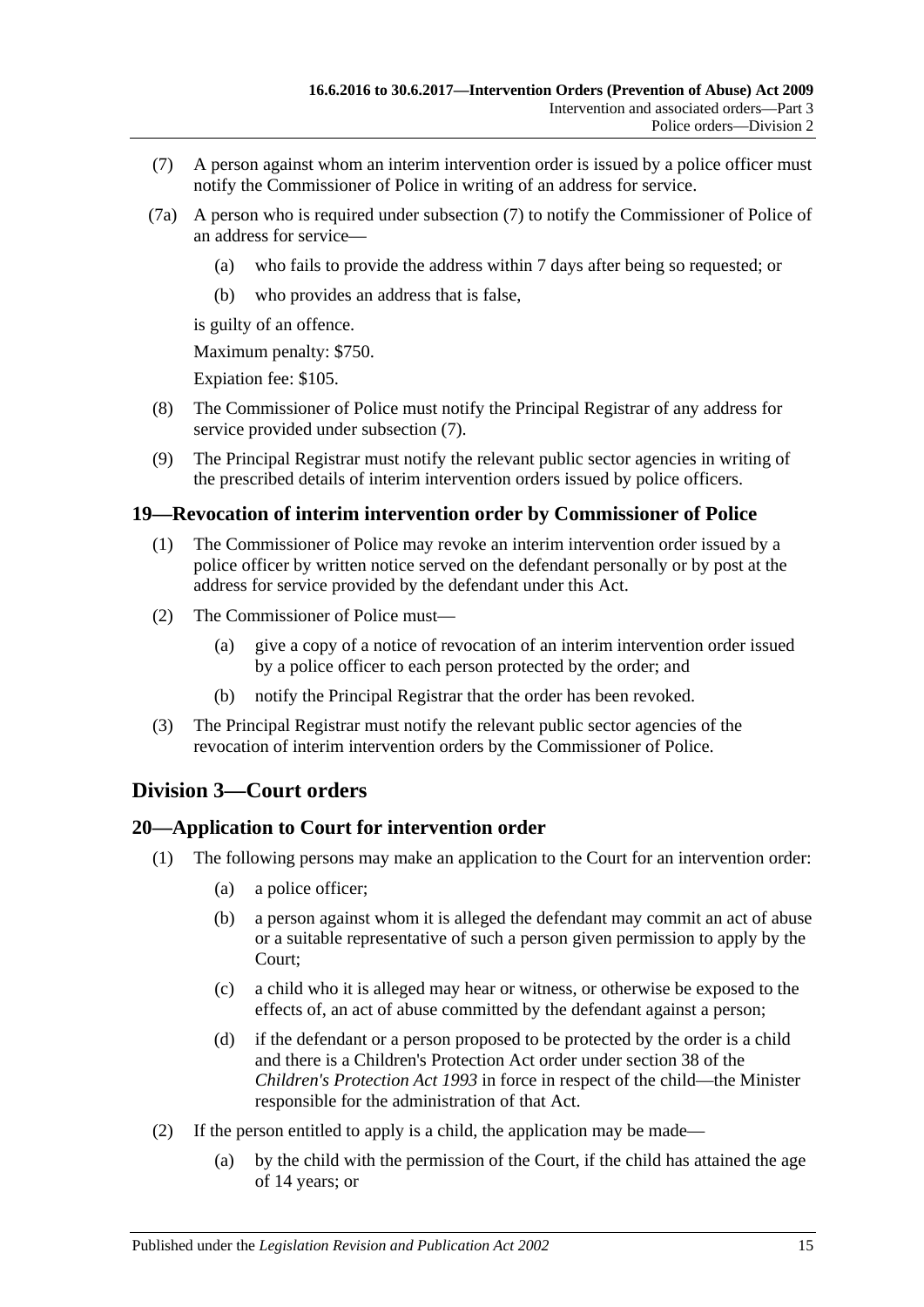- (b) on behalf of the child by—
	- (i) a parent or guardian of the child; or
	- (ii) a person with whom the child normally or regularly resides; or
	- (iii) some other suitable representative of the child given permission to apply by the Court.
- (3) The applicant must inform the Court of any relevant Family Law Act order, Children's Protection Act order or agreement or order for the division of property under the *Family Law Act 1975* of the Commonwealth, or the *[Domestic Partners Property](http://www.legislation.sa.gov.au/index.aspx?action=legref&type=act&legtitle=Domestic%20Partners%20Property%20Act%201996)  Act [1996](http://www.legislation.sa.gov.au/index.aspx?action=legref&type=act&legtitle=Domestic%20Partners%20Property%20Act%201996)* or a corresponding law of another jurisdiction, any pending application for such an order, and any other legal proceedings between a person proposed to be protected by the order and the defendant, of which the applicant is aware (but an intervention order is not invalid merely because the applicant fails to so inform the Court).
- (4) A single application relating to the same defendant may be made by any number of persons.

#### <span id="page-15-0"></span>**21—Preliminary hearing and issue of interim intervention order**

- (1) On an application for an intervention order in circumstances in which an interim intervention order has not been issued by a police officer, the Court must hold a preliminary hearing as soon as practicable and without summoning the defendant to appear.
- (2) If the application is made by telephone or other electronic means in accordance with rules of Court—
	- (a) the preliminary hearing may occur by oral questioning of the applicant and any other available witness or by other means contemplated by the rules; and
	- (b) if the Court is not satisfied that it is an appropriate case for completing the preliminary hearing without requiring the personal attendance of the applicant, the Court may adjourn the hearing to a time and place fixed by the Court and inform the applicant of the time and place so fixed.
- (3) At the preliminary hearing, the Court may—
	- (a) issue an interim intervention order against a defendant if it appears to the Court that there are grounds for issuing the order; or
	- (b) dismiss the application on the grounds that the application is frivolous, vexatious, without substance or has no reasonable prospect of success or on any other ground considered sufficient by the Court.
- (4) If the applicant alleges non-domestic abuse and is a person other than a police officer, the Court must, in determining whether to exercise the discretion to dismiss the application, take into account—
	- (a) whether it might be appropriate and practicable for the parties to attempt to resolve the matter through mediation or by some other means; and
	- (b) whether the application is in the nature of a cross application; and
	- (c) any other matters that the Court considers relevant.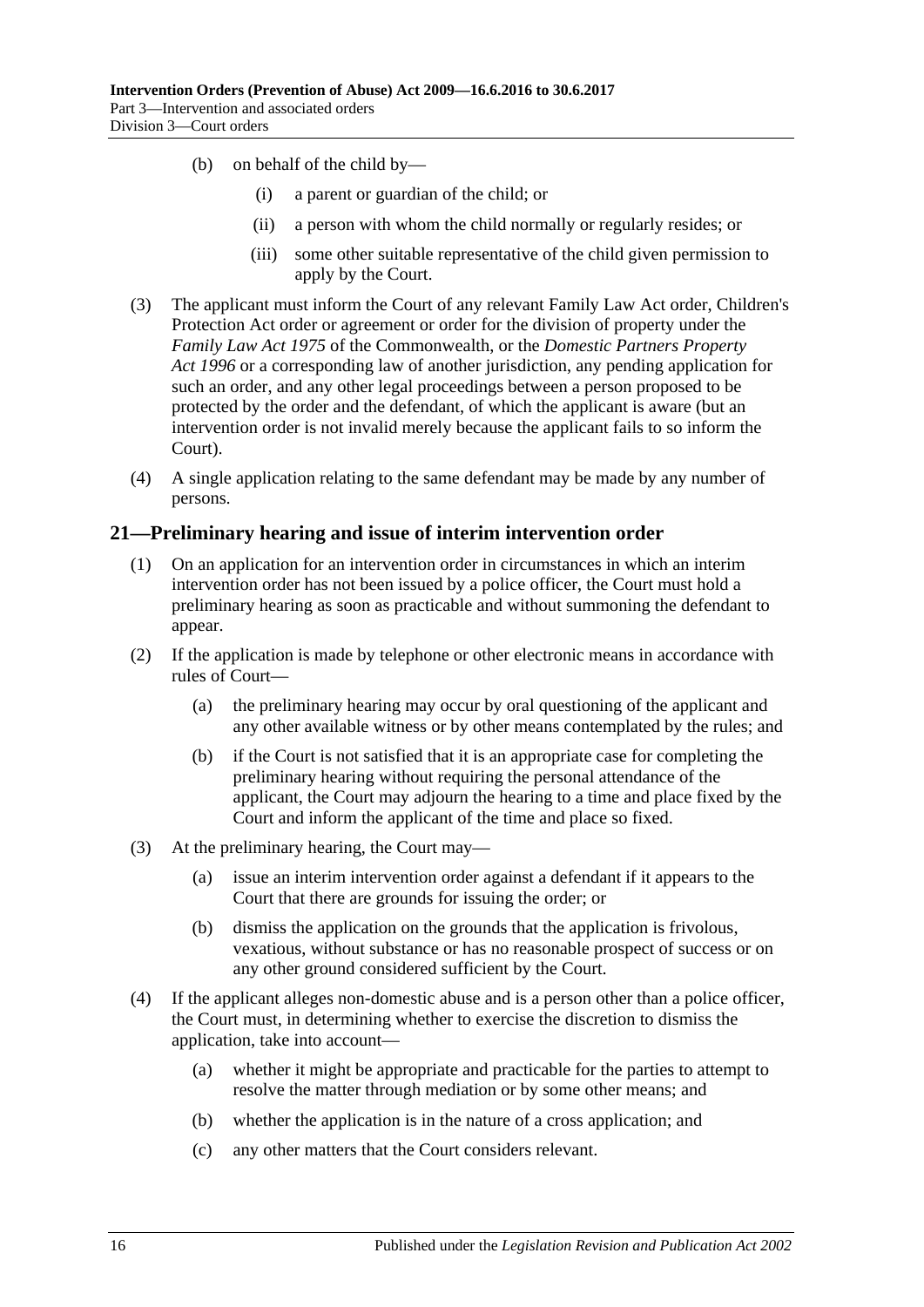- (4a) If the applicant is a police officer—
	- (a) the Court is not bound by the rules of evidence but may inform itself as it thinks fit; and
	- (b) the Court must act according to equity, good conscience and the substantial merits of the case without regard to technicalities and legal forms.
- (5) There is a presumption against exercising the discretion to dismiss the application if the applicant alleges an offence involving personal violence or an offence of stalking under section 19AA of the *[Criminal Law Consolidation Act](http://www.legislation.sa.gov.au/index.aspx?action=legref&type=act&legtitle=Criminal%20Law%20Consolidation%20Act%201935) 1935*.
- (6) The Court may issue an interim intervention order on the basis of evidence received in the form of an affidavit if the application is made by a police officer or a person introduced by a police officer but, in that case—
	- (a) the deponent must, if the defendant so requires, appear personally at the proceedings for the determination of the application to give oral evidence of the matters referred to in the affidavit; and
	- (b) if the deponent does not appear personally to give evidence as so required—the Court may not rely on the evidence contained in the affidavit for the purpose of determining the application.
- (7) An interim intervention order issued by the Court must—
	- (a) identify the defendant and the persons protected by the order; and
	- (b) specify the prohibitions and requirements imposed by the order; and
	- (c) require the defendant to appear before the Court at a specified time and place (within 8 days after the date of the order or, if the Court will not be sitting at the place within that period, within 2 days after the Court next commences sitting at the place).
- (8) An interim intervention order issued by the Court comes into force against the defendant when served on the defendant personally or in some other manner authorised by the Court.
- (9) On an interim intervention order issued by the Court being served on the defendant, the defendant will be taken to have been issued a summons to appear before the Court as specified in the order for the purposes of hearing and determining an application for a final intervention order under [section](#page-17-1) 23.
- (10) The Principal Registrar must—
	- (a) give a copy of an interim intervention order issued by the Court to—
		- (i) each person protected by the order; and
		- (ii) if the applicant is not a police officer or a person protected by the order—the applicant; and
	- (b) either—
		- (i) notify the Commissioner of Police in writing of the prescribed details of the order; or
		- (ii) give a copy of the order to the Commissioner of Police.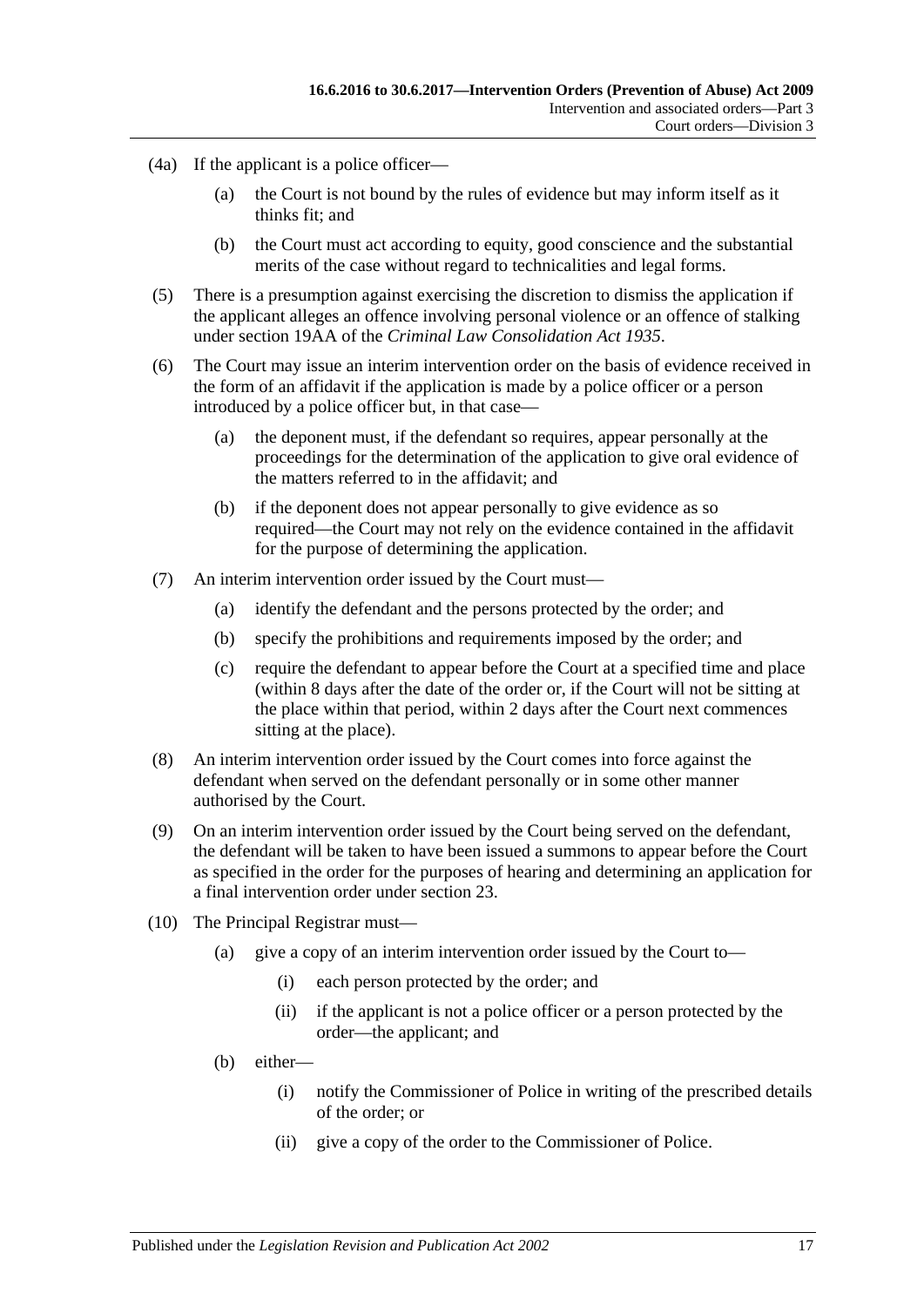- (11) The Principal Registrar must notify the relevant public sector agencies in writing of the prescribed details of interim intervention orders issued by the Court.
- (12) A person against whom an interim intervention order is issued by the Court must notify the Principal Registrar in writing of an address for service.
- (13) If a hearing is adjourned under this section, the Court need not be constituted at the adjourned hearing of the same judicial officer as ordered the adjournment.

## <span id="page-17-0"></span>**22—Adjournments**

- (1) The Court may, from time to time without requiring the attendance of any party, adjourn the hearing of an application for an intervention order at which a defendant is required by an interim intervention order to appear to a later date if satisfied that the interim intervention order has not been served or that there is other adequate reason for the adjournment.
- (2) The date fixed for an adjourned hearing must be within 8 days after the date on which the adjournment is ordered, unless the Court is satisfied—
	- (a) that a later date is required to enable the interim intervention order to be served; or
	- (b) that there is other adequate reason for fixing a later date.
- (3) If a hearing is adjourned under this section, the Court need not be constituted at the adjourned hearing of the same judicial officer as ordered the adjournment.

#### <span id="page-17-2"></span><span id="page-17-1"></span>**23—Determination of application for intervention order**

- (1) Subject to this section, on the hearing of an application for a final intervention order, the Court may—
	- (a) confirm the interim intervention order issued against the defendant as a final intervention order; or
	- (b) issue a final intervention order in substitution for an interim intervention order issued against the defendant; or
	- (c) dismiss the application and revoke the interim intervention order issued against the defendant.
- (1a) If the Court determines that it is appropriate to confirm an interim intervention order as a final intervention order or to issue a final intervention order in substitution for an interim intervention order under [subsection](#page-17-2) (1) and the defendant, or a person protected by the order, is a child or the parent of a child, the Court—
	- (a) must make the following inquiries:
		- (i) whether there is any relevant Family Law Act order or Children's Protection Act order;
		- (ii) how the final intervention order would be likely to affect contact (in accordance with a relevant Family Law Act order or Children's Protection Act order or otherwise) between—
			- (A) the protected person or the defendant; and
			- (B) any child of, or in the care of, either of those persons; and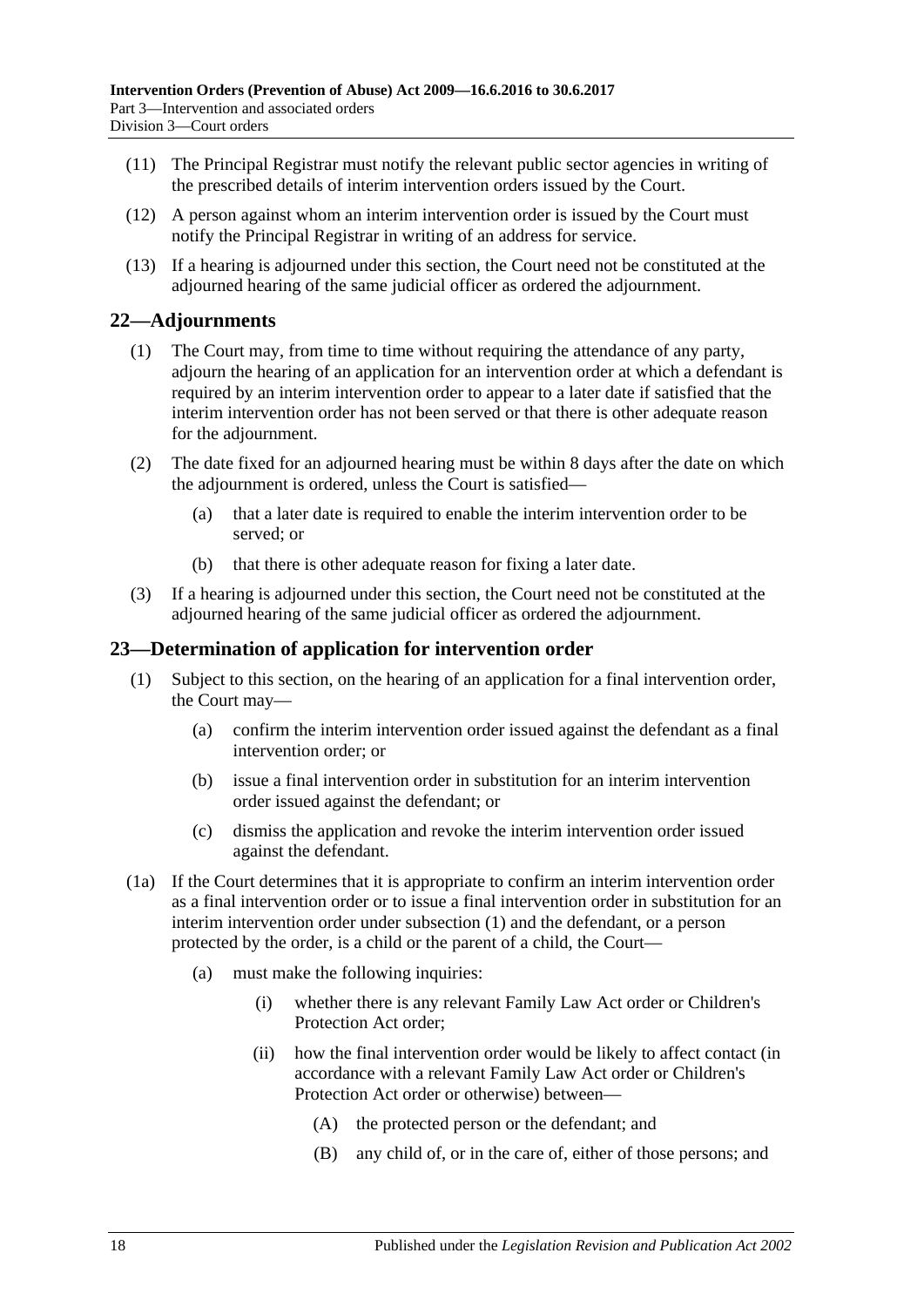- (b) must take such steps as the Court considers necessary so as to avoid inconsistency between the order and any Family Law Act order or Children's Protection Act order of which the Court has knowledge (whether on its own inquiry or having been so informed).
- (2) An interim intervention order issued against a defendant may be confirmed as a final intervention order, or a final intervention order may be issued in substitution for an interim intervention order issued against a defendant, in the absence of the defendant if the defendant failed to appear at the hearing of the application as required by the interim intervention order or by conditions of bail.
- (3) If a defendant disputes some or all of the grounds on which a final intervention order is sought but consents to the order, the Court may confirm the interim intervention order issued against the defendant as a final intervention order, or issue a final intervention order in substitution for the interim intervention order issued against the defendant, without receiving any further submissions or evidence as to the grounds.
- (4) If an interim intervention order is confirmed, the order continues in force against the defendant as a final intervention order without any further requirement for service.
- (5) A final intervention order that is issued in substitution for an interim intervention order comes into force against the defendant when served on the defendant personally or in some other manner authorised by the Court (and until the order is so served the interim intervention order continues in force against the defendant).
- (6) If an interim intervention order is revoked, the Principal Registrar must serve written notice of the revocation on the defendant personally or by post at the address for service provided by the defendant under this Act or in some other manner authorised by the Court.
- (7) The Principal Registrar must—
	- (a) give a copy of a final intervention order, or notice of revocation of an interim intervention order, to—
		- (i) each person protected by the order; and
		- (ii) if the applicant is not a police officer or a person protected by the order—the applicant; and
	- (b) either—
		- (i) notify the Commissioner of Police in writing—
			- (A) of the prescribed details of a final intervention order; or
			- (B) that an interim intervention order (whether issued by a police officer or the Court) has been revoked; or
		- (ii) give a copy of the final intervention order, or notice of revocation of an interim intervention order, to the Commissioner of Police.
- (8) The Principal Registrar must notify the relevant public sector agencies in writing of the prescribed details of final intervention orders issued by the Court and of the revocation of interim intervention orders by the Court.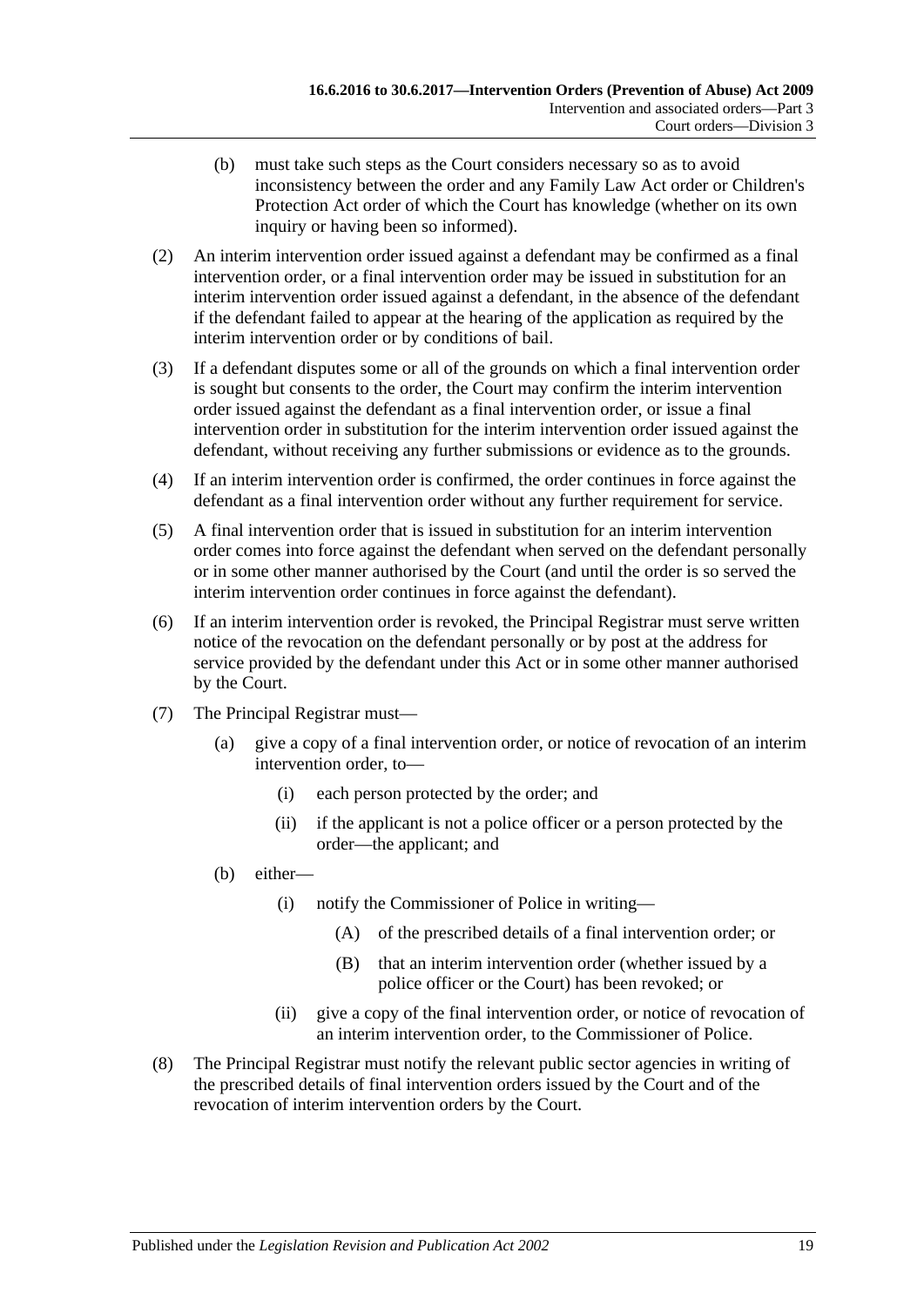## <span id="page-19-0"></span>**24—Problem gambling order**

- (1) If the Court confirms an interim intervention order as a final intervention order against a defendant or issues a final intervention order against a defendant in substitution for an interim intervention order, the Court may make an order (a *problem gambling order*) that the defendant is subject to a problem gambling family protection order under the *[Problem Gambling Family Protection Orders Act](http://www.legislation.sa.gov.au/index.aspx?action=legref&type=act&legtitle=Problem%20Gambling%20Family%20Protection%20Orders%20Act%202004) 2004* imposing specified requirements or orders of a kind that could be imposed by the Independent Gambling Authority under that Act.
- (2) A problem gambling order must be served on the defendant personally or in some other manner authorised by the Court and is not binding on the defendant until so served.
- (3) If the problem gambling family protection order to which the defendant is subject includes an attachment order (within the meaning of the *[Problem Gambling Family](http://www.legislation.sa.gov.au/index.aspx?action=legref&type=act&legtitle=Problem%20Gambling%20Family%20Protection%20Orders%20Act%202004)  [Protection Orders Act](http://www.legislation.sa.gov.au/index.aspx?action=legref&type=act&legtitle=Problem%20Gambling%20Family%20Protection%20Orders%20Act%202004) 2004*), the attachment order must be served on the third person specified in the order personally or in some other manner authorised by the Court and is not binding on the third person until so served.
- (4) A problem gambling order continues in force (subject to any variation of the order under this Act) until it is revoked.
- <span id="page-19-2"></span>(5) If the Court orders that the defendant is subject to a problem gambling family protection order, the Principal Registrar must—
	- (a) give a copy of the order to—
		- (i) each person for whose benefit the order is made; and
		- (ii) if the applicant for the order is not a police officer or a person protected by the order—the applicant; and
	- (b) either—
		- (i) notify a person listed below in writing of the prescribed details of the order:
			- (A) the Independent Gambling Authority;
			- (B) the Commissioner of Police;
			- (C) the proprietor or licensee of any premises specified in the order; or
		- (ii) give a copy of the order to a person referred to in [subparagraph](#page-19-2) (i).

## <span id="page-19-1"></span>**25—Tenancy order**

- $(1)$  If—
	- (a) the Court confirms an interim intervention order as a final intervention order against a defendant or issues a final intervention order against a defendant in substitution for an interim intervention order; and
	- (b) the final intervention order prohibits the defendant from being on premises at which a protected person resides; and
	- (c) the defendant and protected person previously resided together on the premises; and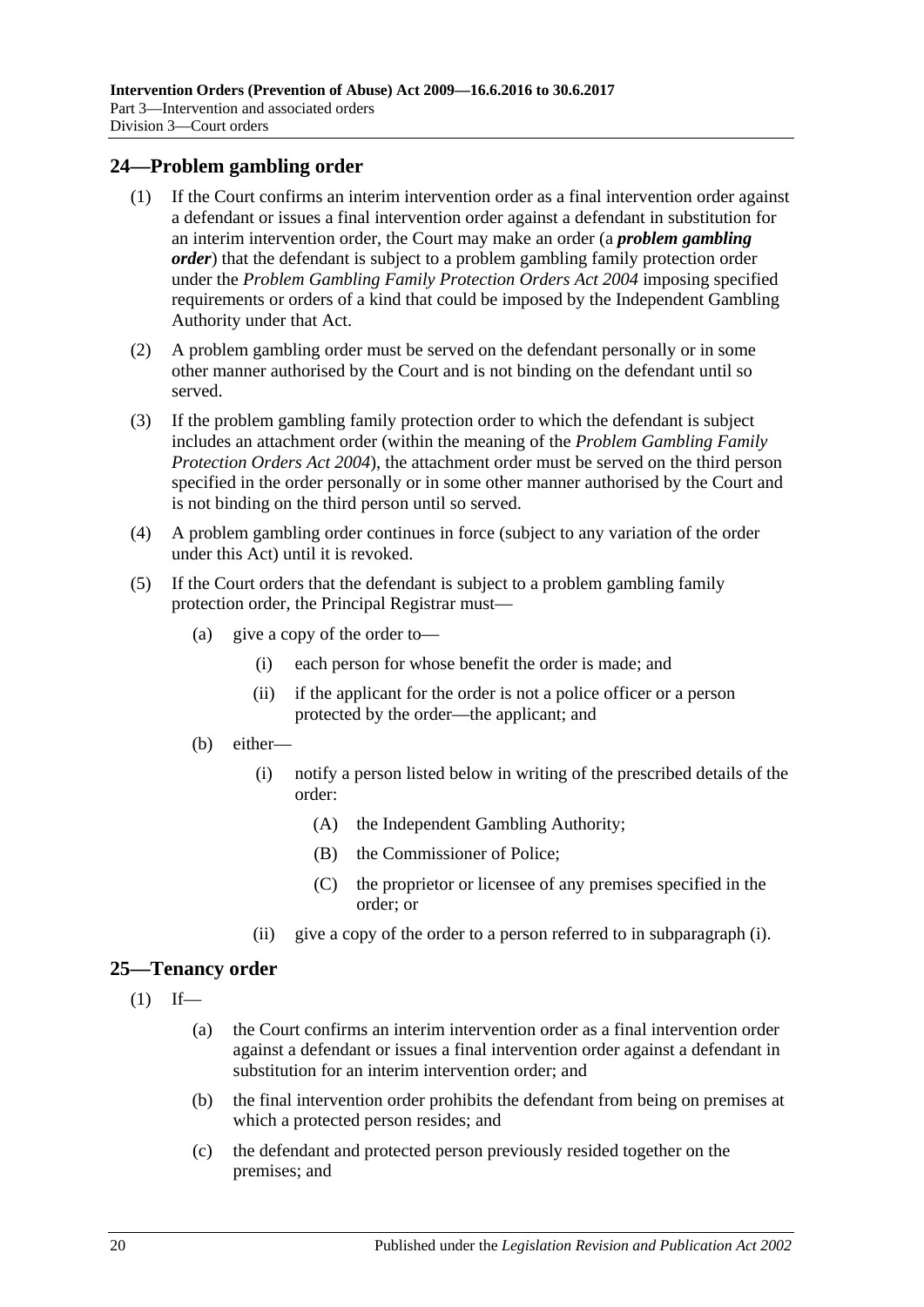(d) the premises are subject to a tenancy agreement to which the defendant is a party,

the Court may make an order (a *tenancy order*) that the defendant will be taken to have assigned the defendant's interest in the tenancy agreement to a specified person or persons with the landlord's consent.

- (2) However, a tenancy order may only be made if the Court is satisfied that the assignee consents to the assignment and—
	- (a) in a case where—
		- (i) the landlord is a community housing provider registered under the *Community Housing Providers National Law*; and
		- (ii) the premises constitute community housing within the meaning of that Law,

the assignee meets the eligibility requirements for such community housing and any membership or other requirements of the landlord associated with occupation of those premises; and

- (b) in a case where the landlord is the South Australian Housing Trust or a subsidiary of the South Australian Housing Trust—the assignee meets the eligibility requirements of the Trust; and
- (c) in any case—the assignee could reasonably be expected to comply with the obligations under the tenancy agreement,

(so that it would be unreasonable for the landlord to withhold consent to the assignment).

- (3) A tenancy order takes effect on the day on which it is made or on such later day as is specified in the order.
- (4) If a tenancy order is made—
	- (a) the effect of the assignment is that the assignee is substituted for the assignor as tenant under the tenancy agreement (but the assignor remains responsible for liabilities that accrued before the date of the assignment); and
	- (b) the assignee is liable to indemnify the assignor for liabilities incurred by the assignor to the landlord because of a breach of the tenancy agreement by the assignee; and
	- (c) an amount paid by the assignor and held by way of security for the performance of obligations under the tenancy agreement will (unless the parties agree to the contrary) continue to be held as security for the proper performance by the assignee of obligations under the tenancy agreement.
- (5) The Registrar must give a copy of a tenancy order to—
	- (a) the protected person; and
	- (b) the defendant; and
	- (c) the landlord; and
	- (d) if the assignee is not the protected person—the assignee; and
	- (e) the Registrar of the South Australian Civil and Administrative Tribunal.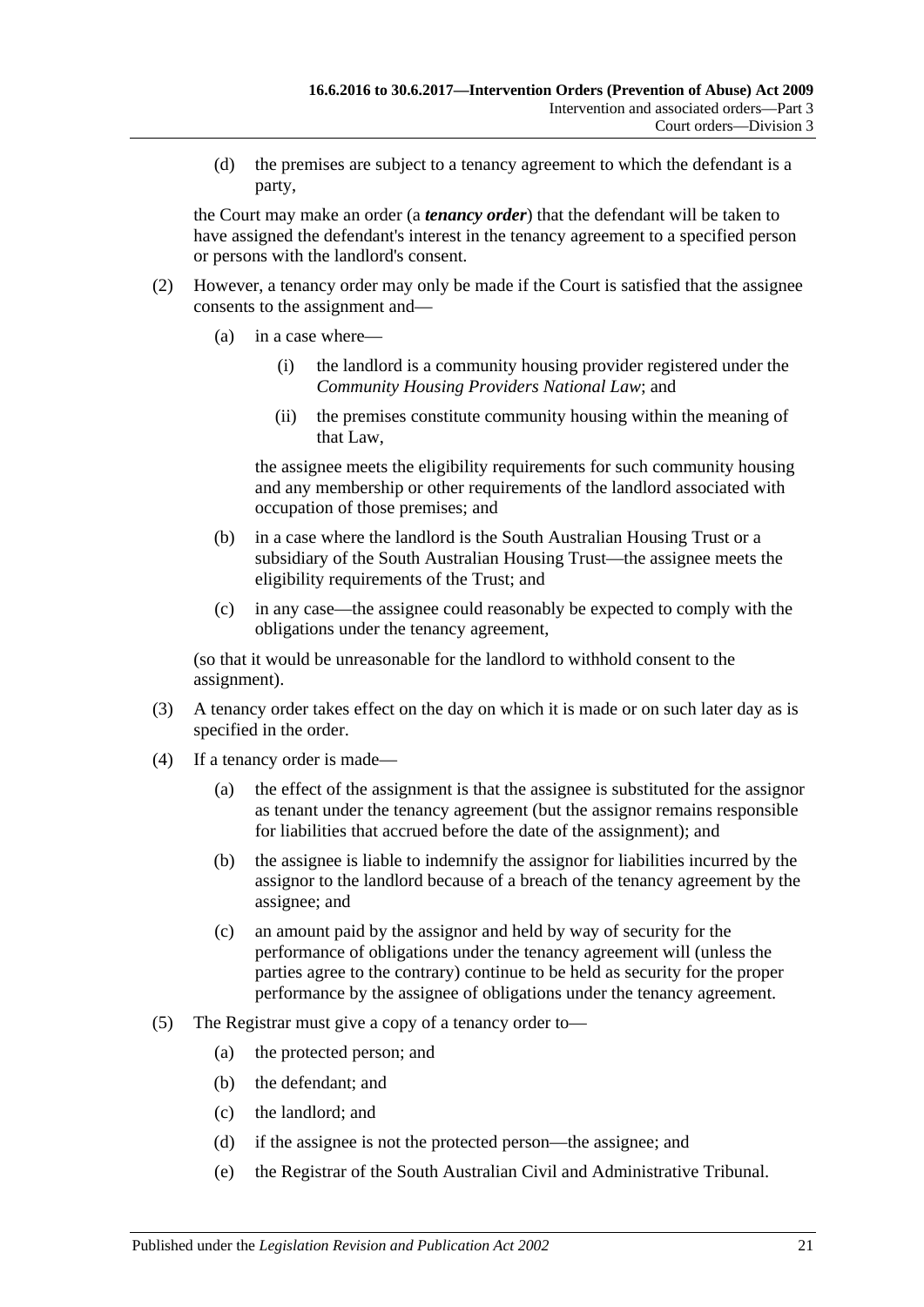## <span id="page-21-0"></span>**Division 4—Variation or revocation of orders**

### <span id="page-21-1"></span>**26—Intervention orders**

- (1) The Court may vary or revoke an intervention order on application by—
	- (a) a police officer; or
	- (b) a person protected by the order or a suitable representative of such a person given permission to apply by the Court; or
	- (c) if the defendant or a person protected by the order is a child and there is a Children's Protection Act order under section 38 of the *[Children's Protection](http://www.legislation.sa.gov.au/index.aspx?action=legref&type=act&legtitle=Childrens%20Protection%20Act%201993)  Act [1993](http://www.legislation.sa.gov.au/index.aspx?action=legref&type=act&legtitle=Childrens%20Protection%20Act%201993)* in force in respect of the child—the Minister responsible for the administration of that Act; or
	- (d) the defendant.
- (2) If the person entitled to apply is a child, the application may be made—
	- (a) by the child with the permission of the Court, if the child has attained the age of 14 years; or
	- (b) on behalf of the child by—
		- (i) a parent or guardian of the child; or
		- (ii) a person with whom the child normally or regularly resides; or
		- (iii) any other suitable representative of the child with the permission of the Court.
- (3) An application for variation or revocation of a final intervention order may only be made by the defendant after the date fixed by the order.
- (4) On an application for variation or revocation of a final intervention order by the defendant, the Court may, without receiving submissions or evidence from the protected person, dismiss the application—
	- (a) if satisfied that the application is frivolous or vexatious; or
	- (b) if not satisfied that there has been a substantial change in the relevant circumstances since the order was issued or last varied.
- (5) The Court must, before varying or revoking an intervention order under this section—
	- (a) allow the Commissioner of Police, the defendant and each person protected by the order a reasonable opportunity to be heard on the matter; and
	- (b) have regard to the same matters that the Court is required to have regard to in considering whether or not to make an intervention order and in considering the terms of an intervention order.
- (6) The Court may not vary a final intervention order by removing the firearms terms unless satisfied that the defendant has never been guilty of violent or intimidatory conduct and needs to have a firearm for purposes related to earning a livelihood.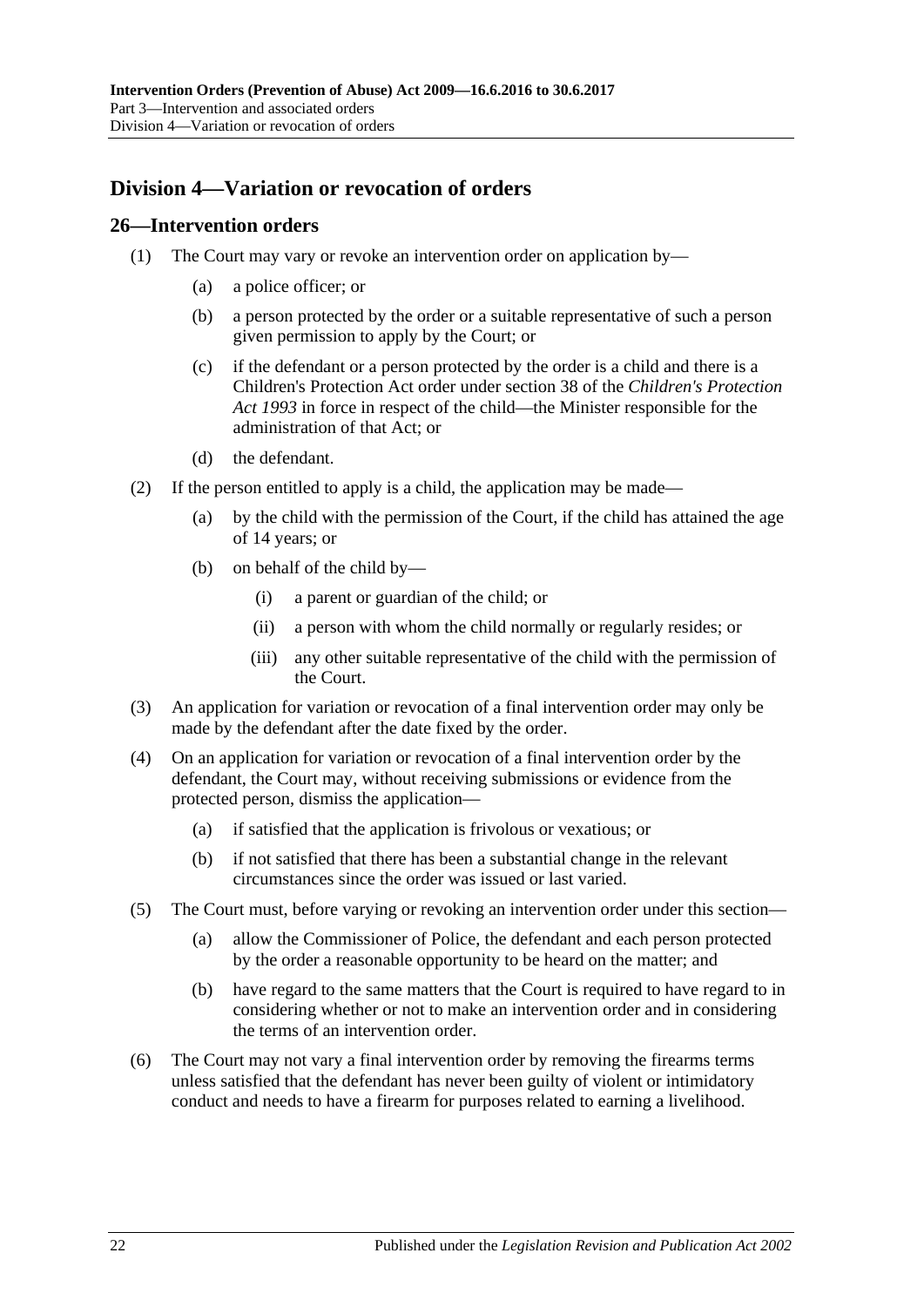- (7) If an intervention order is varied, the order in its amended form must be served on the defendant personally or in some other manner authorised by the Court and until so served—
	- (a) the variation is not binding on the defendant; but
	- (b) the order as in force prior to the variation continues to be binding on the defendant.
- (8) If an intervention order is revoked, the Principal Registrar must serve written notice of the revocation on the defendant personally or by post at the address for service provided by the defendant under this Act or in some other manner authorised by the Court.
- (9) If an intervention order is varied or revoked, the Principal Registrar must—
	- (a) give a copy of the order as varied by the Court, or notice of revocation of the order, to—
		- (i) each person protected by the order; and
		- (ii) if the applicant is not a police officer or a person protected by the order—the applicant; and
	- (b) either—
		- (i) notify the Commissioner of Police in writing of the prescribed details of the order as varied by the Court, or that the order has been revoked; or
		- (ii) give a copy of the order as varied by the Court, or notice of revocation of the order, to the Commissioner of Police.
- (10) The Principal Registrar must notify the relevant public sector agencies in writing of—
	- (a) the prescribed details of intervention orders varied by the Court; or
	- (b) the revocation of intervention orders by the Court.

## <span id="page-22-0"></span>**27—Problem gambling orders**

- (1) The Court may vary or revoke a problem gambling order—
	- (a) on revoking the intervention order with which it is associated; or
	- (b) on application by a defendant subject to the intervention order with which it is associated or a person for whose benefit the problem gambling family protection order to which the defendant is subject under the order applies.
- (2) If on revoking an intervention order the Court does not revoke an associated problem gambling order, the problem gambling family protection order to which the defendant is subject under the order continues in force under the *[Problem Gambling Family](http://www.legislation.sa.gov.au/index.aspx?action=legref&type=act&legtitle=Problem%20Gambling%20Family%20Protection%20Orders%20Act%202004)  [Protection Orders Act](http://www.legislation.sa.gov.au/index.aspx?action=legref&type=act&legtitle=Problem%20Gambling%20Family%20Protection%20Orders%20Act%202004) 2004* as if it had been issued under that Act and, consequently, is subject to variation or revocation by the Independent Gambling Authority under that Act.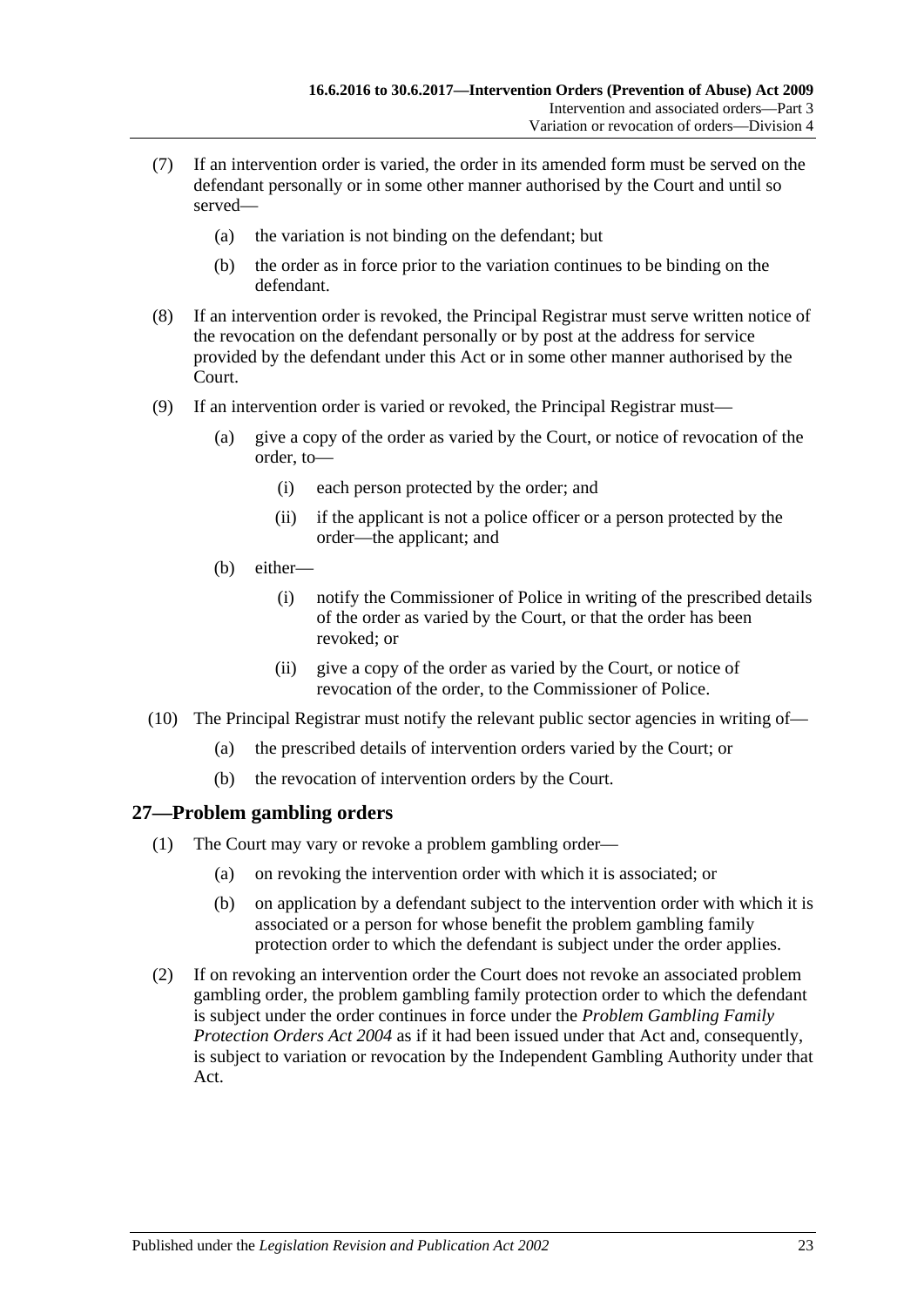## <span id="page-23-0"></span>**Division 5—Evidentiary matters**

## <span id="page-23-1"></span>**28—Burden of proof**

In proceedings under this Part, the Court is to decide questions of fact on the balance of probabilities.

### <span id="page-23-2"></span>**29—Special arrangements for evidence and cross-examination**

- (1) The Court may order that special arrangements be made for taking the evidence of a person against whom it is alleged the defendant has committed or might commit an act of abuse or a child who it is alleged has been or might be exposed to the effects of an act of abuse committed by the defendant against a person.
- (2) Without limiting the kind of order that may be made under this section, the Court may make 1 or more of the following orders:
	- (a) an order that the evidence be given outside the Court and transmitted to the Court by means of closed circuit television;
	- (b) an order that the evidence be taken outside the Court and that an audio visual record of the evidence be made and replayed in the Court;
	- (c) an order that a screen, partition or one-way glass be placed to obscure the view of a party to whom the evidence relates or some other person;
	- (d) an order that the defendant be excluded from the place where the evidence is taken, or otherwise be prevented from directly seeing and hearing the witness while giving evidence;
	- (e) an order that the witness be accompanied by a relative or friend for the purpose of providing emotional support;
	- (f) that extra allowance be made for breaks during, and time to be given for, the taking of evidence;
	- (g) if the witness has a physical disability or cognitive impairment—that the evidence be taken in a particular way (to be specified by the Court) that will, in the Court's opinion, facilitate the taking of evidence from the witness or minimise the witness's embarrassment or distress (including, if the witness has complex communication needs, with such communication assistance as may be specified by the Court under section 14A of the *[Evidence Act](http://www.legislation.sa.gov.au/index.aspx?action=legref&type=act&legtitle=Evidence%20Act%201929) 1929*).
- (3) Special arrangements made under this section may relate to the evidence of the witness as a whole or to particular aspects of the evidence of the witness, such as cross-examination and re-examination.
- (4) Cross-examination of a person against whom it is alleged the defendant has committed or might commit an act of abuse or a child who it is alleged has been or might be exposed to the effects of an act of abuse committed by the defendant against a person is—
	- (a) to be by counsel; or
	- (b) if the defendant is not legally represented in the proceedings—to be undertaken—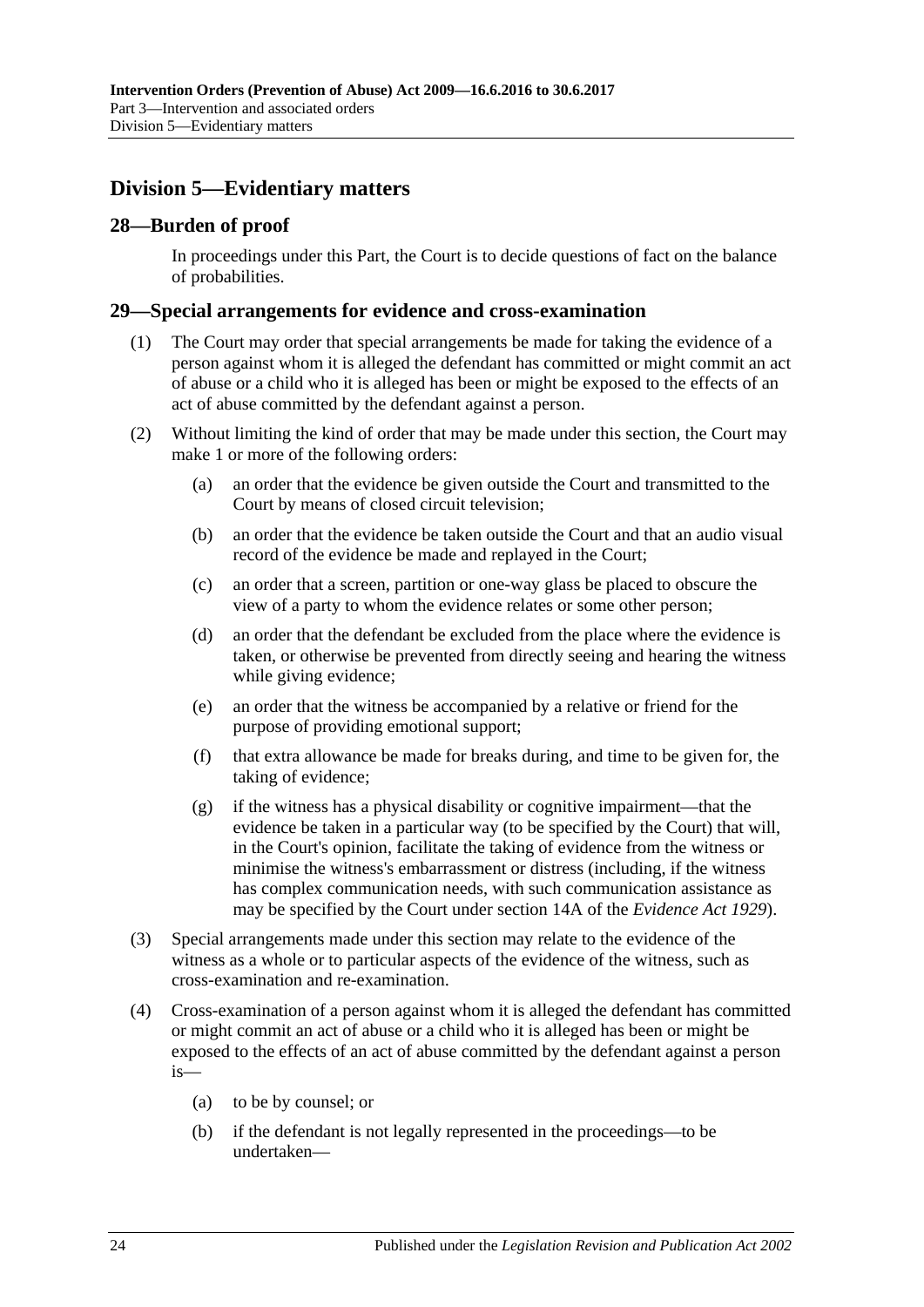- (i) by the defendant submitting to the Court, in the manner required by the Court, the questions the defendant proposes the witness be asked in cross-examination and the Court (or the Court's nominee) asking the witness those of the questions submitted that are determined by the Court to be allowable in cross-examination; or
- (ii) as otherwise directed by the Court.

## <span id="page-24-0"></span>**Part 4—Foreign intervention orders**

## <span id="page-24-1"></span>**30—Registration of foreign intervention orders**

- (1) The Principal Registrar may, subject to the rules of the Court, register a foreign intervention order in the Court.
- (2) If it is proposed that a foreign intervention order be registered in the Court, the Court may, after allowing each person protected by the order a reasonable opportunity to be heard on the matter, require the Principal Registrar to serve the order on the defendant.
- (3) If a foreign intervention order is registered under this section, the order will be taken for all purposes to be a final intervention order issued under this Act.
- (4) A registered foreign intervention order required by the Court to be served on the defendant only comes into force against the defendant in this State when it is served on the defendant personally or in some other manner authorised by the Court.
- (5) A registered foreign intervention order not required by the Court to be served on the defendant comes into force against the defendant in this State on registration.
- (6) If a foreign intervention order is registered under this section, the Principal Registrar must notify the following persons in writing of the registration and the prescribed details of the registered order:
	- (a) the Commissioner of Police;
	- (b) each person protected by the order;
	- (c) each of the relevant public sector agencies.

## <span id="page-24-3"></span><span id="page-24-2"></span>**Part 5—Offences and enforcement**

## **Division 1—Offences**

## <span id="page-24-5"></span><span id="page-24-4"></span>**31—Contravention of intervention order**

(1) A person who contravenes a term of an intervention order imposed under [section](#page-11-0) 13 is guilty of an offence.

Maximum penalty: \$1 250.

Expiation fee: \$160.

<span id="page-24-6"></span>(2) A person who contravenes any other term of an intervention order is guilty of an offence.

Maximum penalty: Imprisonment for 2 years.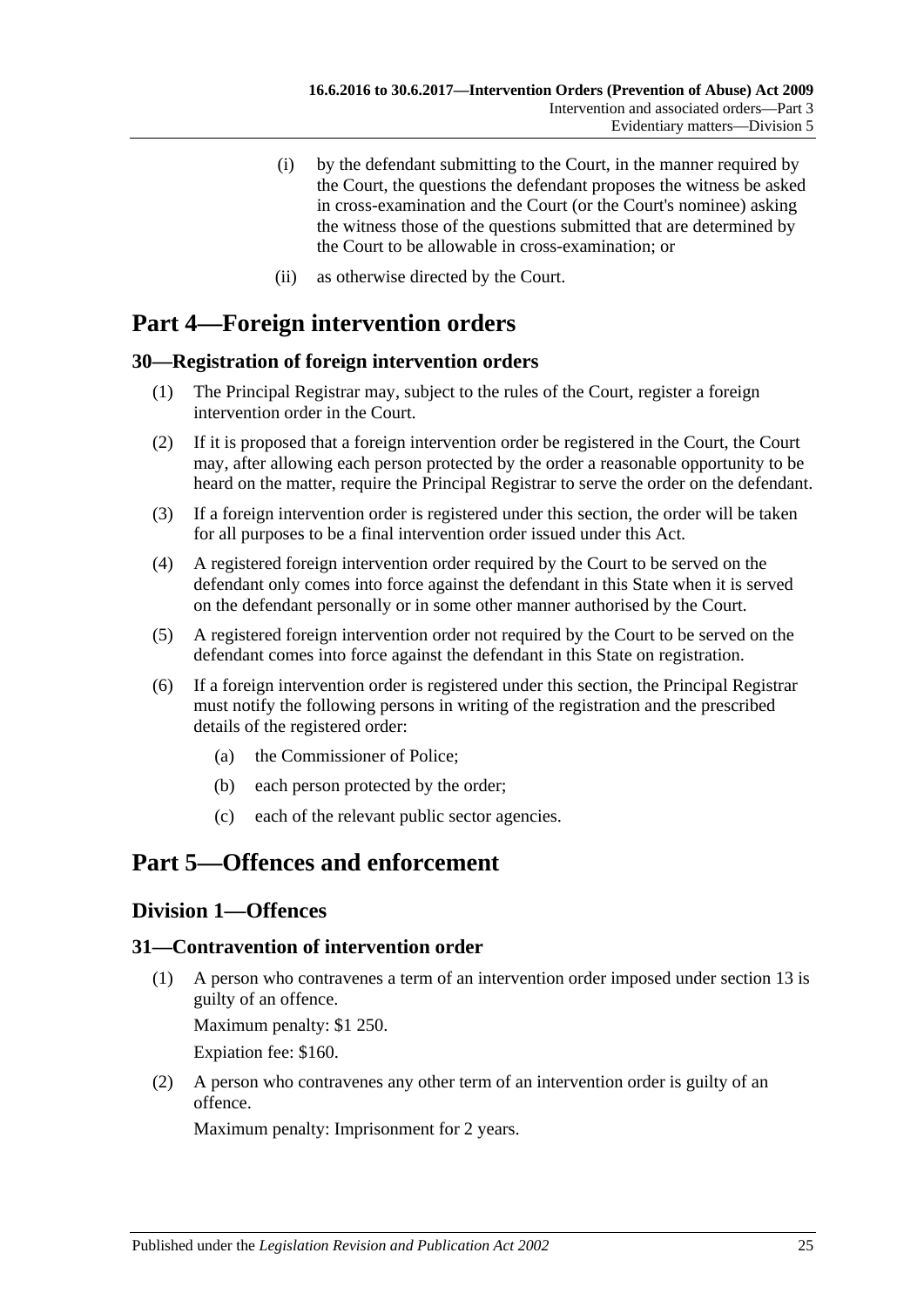- (2a) If a person is found guilty of an offence under [subsection](#page-24-5) (1) or [\(2\)](#page-24-6) where the act or omission alleged to constitute the offence involved physical violence or a threat of physical violence, the Court may, in addition to imposing a penalty for the offence—
	- (a) order the convicted person to make a payment of not more than the prescribed amount toward the cost of any intervention program the person is required to undertake in accordance with the intervention order; and
	- (b) make any other order that the Court thinks fit.
- (3) A person is not guilty of an offence of aiding, abetting, counselling or procuring the commission of an offence against this section if—
	- (a) the person is a person protected by the intervention order that has been contravened; and
	- (b) the conduct constituting contravention of the intervention order did not constitute contravention of the order in respect of another person protected by the order or of any other intervention order (of which the person was or ought reasonably to have been aware) in force against the defendant and protecting another person.
- (4) Section 10(5) of the *[Criminal Law \(Sentencing\) Act](http://www.legislation.sa.gov.au/index.aspx?action=legref&type=act&legtitle=Criminal%20Law%20(Sentencing)%20Act%201988) 1988* does not apply in relation to an offence against [subsection](#page-24-5) (1).

#### <span id="page-25-0"></span>**32—Landlord not to allow access to excluded defendant**

 $If$ —

- (a) an intervention order prohibits the defendant from being on rented premises at which a protected person resides; and
- (b) the landlord of the premises has been notified of the prohibition,

the landlord is guilty of an offence if he or she provides the defendant with a key to the premises or otherwise assists or permits the defendant to gain access to the premises.

Maximum penalty: \$10 000.

#### <span id="page-25-1"></span>**33—Publication of report about proceedings or orders**

A person must not publish by radio, television, newspaper or in any other way a report about proceedings under this Act, or an order issued or registered under this Act, if the report identifies, or contains information tending to identify—

- (a) any person involved in the proceedings (including a witness but not including a person involved in an official capacity or the defendant); or
- (b) any person protected by the order; or
- (c) a child of a person protected by the order or of the defendant,

without the consent of that person.

Maximum penalty:

- (a) in the case of a natural person—\$10 000;
- (b) in the case of a body corporate—\$120 000.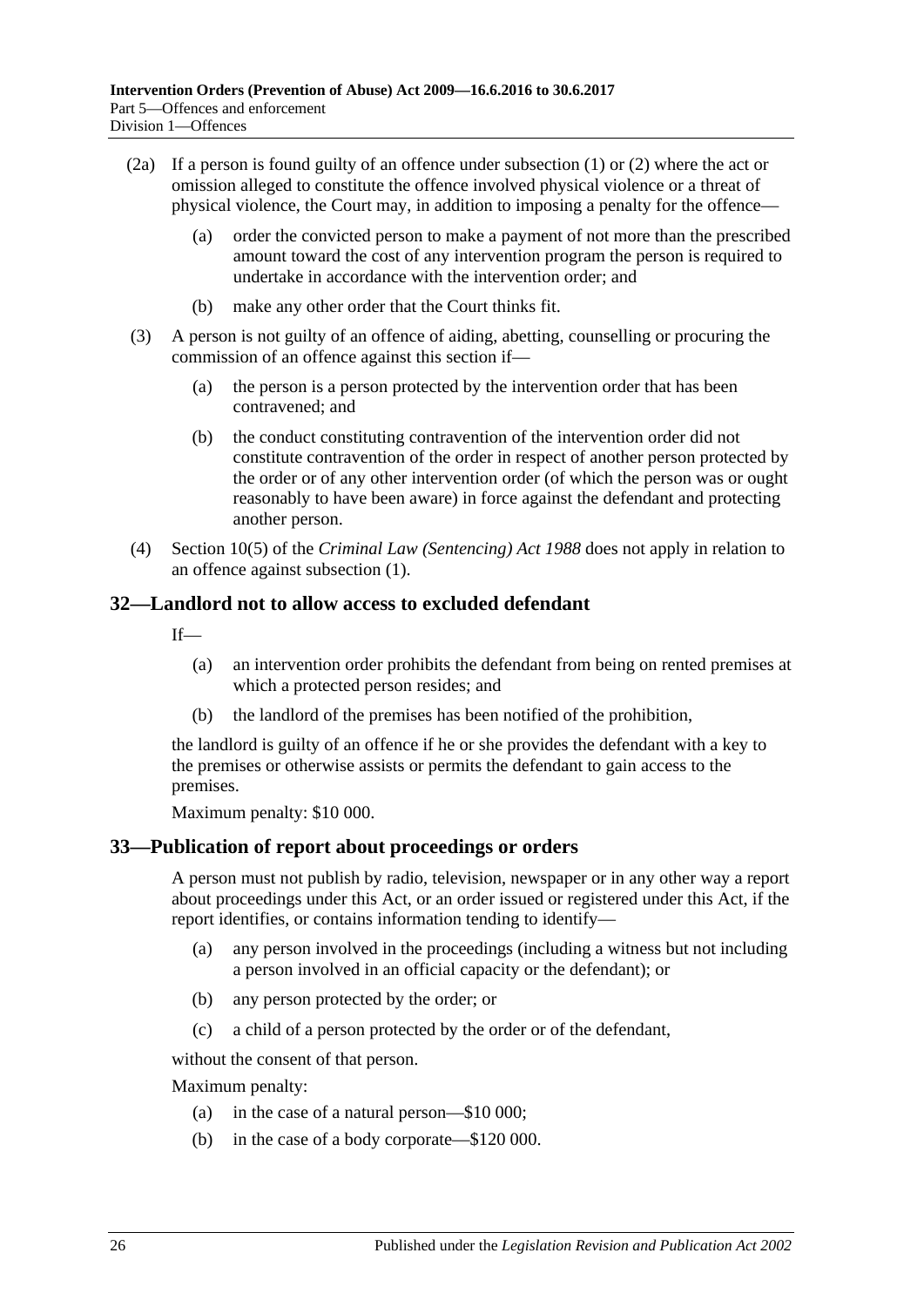## <span id="page-26-0"></span>**Division 2—Special police powers**

## <span id="page-26-1"></span>**34—Powers facilitating service of intervention order**

- (1) If a police officer proposes to issue an interim intervention order against a person, the officer may—
	- (a) require the person to remain at a particular place for so long as may be necessary for the order to be prepared and served; and
	- (b) if the person refuses or fails to comply with the requirement or the officer has reasonable grounds to believe that the requirement will not be complied with—arrest and detain the person in custody (without warrant) for—
		- (i) so long as may be necessary for the order to be prepared and served; or
		- (ii) 2 hours or such longer period as is approved by the Court,

whichever is the lesser.

- (2) If a police officer proposes to apply to the Court for an intervention order against a person, the officer may—
	- (a) require the person to remain at a particular place for so long as may be necessary for the application to be determined and, if an interim intervention order is issued by the Court, for the order to be prepared and served; and
	- (b) if the person refuses or fails to comply with the requirement or the officer has reasonable grounds to believe that the requirement will not be complied with—arrest and detain the person in custody (without warrant) for—
		- (i) so long as may be necessary for the application to be determined and, if an interim intervention order is issued, for the order to be prepared and served; or
		- (ii) 2 hours or such longer period as is approved by the Court,

whichever is the lesser.

- <span id="page-26-2"></span>(3) If a police officer has reason to believe that a person is subject to an intervention order that has not been served on the person, the officer may—
	- (a) require the person to—
		- (i) remain at a particular place for so long as may be necessary for the order to be served; or
		- (ii) accompany the officer to the nearest police station for the order to be served; and
	- (b) if the person refuses or fails to comply with the requirement or the officer has reasonable grounds to believe that the requirement will not be complied with—arrest and detain the person in custody (without warrant) for—
		- (i) so long as may be necessary for the order to be served; or
		- (ii) 2 hours or such longer period as is approved by the Court,

whichever is the lesser.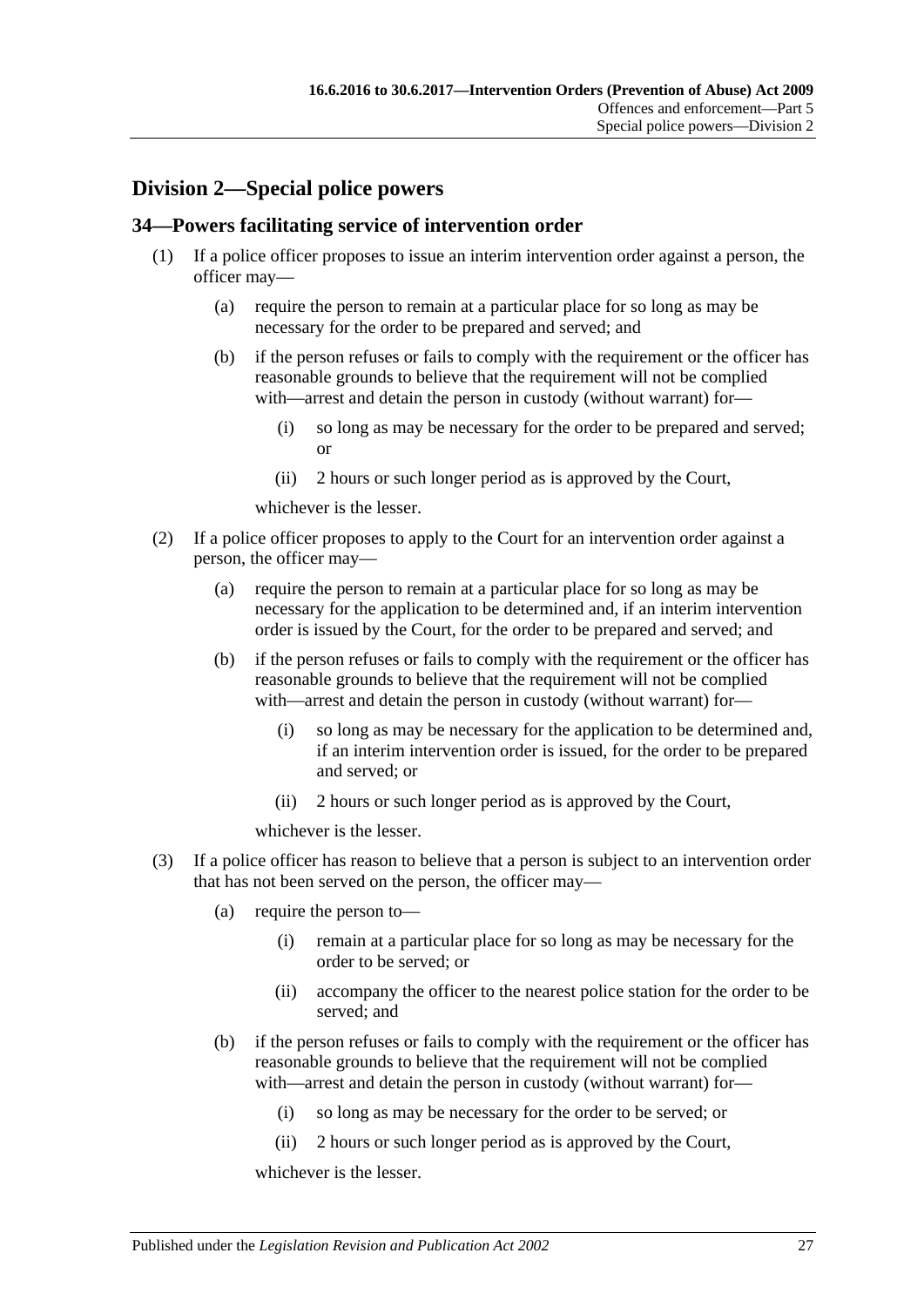- (3a) If a person accompanies a police officer to a police station in accordance with a requirement under [subsection](#page-26-2)  $(3)(a)(ii)$ , a police officer must ensure that the person is returned to the place at which the request was made, or taken to a place that is near to that place, unless to do so would be against the person's wishes or there is other good reason for not so doing.
- (4) The Court may, on application by a police officer, extend a period of detention under this section if satisfied that it is appropriate to do so in the circumstances, but not so that the aggregate period of detention of the person exceeds 8 hours.

## <span id="page-27-3"></span><span id="page-27-0"></span>**35—Powers following service of intervention order**

- (1) If a police officer believes on reasonable grounds that, in conjunction with serving an intervention order, it is necessary to arrest and detain the defendant in custody for a short period to prevent the immediate commission of abuse against a person protected by the order or to enable measures to be taken immediately for the protection of a person protected by the order, the police officer may arrest and detain the defendant in custody (without warrant) for—
	- (a) so long as may be necessary to prevent the immediate commission of abuse against a person protected by the order or to enable measures to be taken immediately for the protection of a person protected by the order; or
	- (b) 6 hours or such longer period as is approved by the Court,

whichever is the lesser.

(2) The Court may, on application by a police officer, extend a period of detention under [subsection](#page-27-3) (1) if satisfied that it is appropriate to do so in the circumstances, but not so that the aggregate period of detention of the person exceeds 24 hours.

## <span id="page-27-1"></span>**36—Power to arrest and detain for contravention of intervention order**

(1) If a police officer has reason to suspect that a person has contravened an intervention order, the officer may, without warrant, arrest and detain the person.

## <span id="page-27-2"></span>**37—Power to search for weapons and articles required to be surrendered by intervention order**

- (1) If an intervention order requires the defendant to surrender specified weapons or articles, a police officer may—
	- (a) search the defendant and anything in the defendant's possession for such a weapon or article; and
	- (b) enter any premises or vehicle where such a weapon or article is reasonably suspected to be and search for such a weapon or article,

and take possession of the weapon or article.

- (2) A police officer may use reasonable force in the exercise of powers under this section (including reasonable force to break into or open any part of, or anything in or on any premises or vehicle).
- (3) In the exercise of powers under this section a police officer may be assisted by such persons as he or she considers necessary in the circumstances.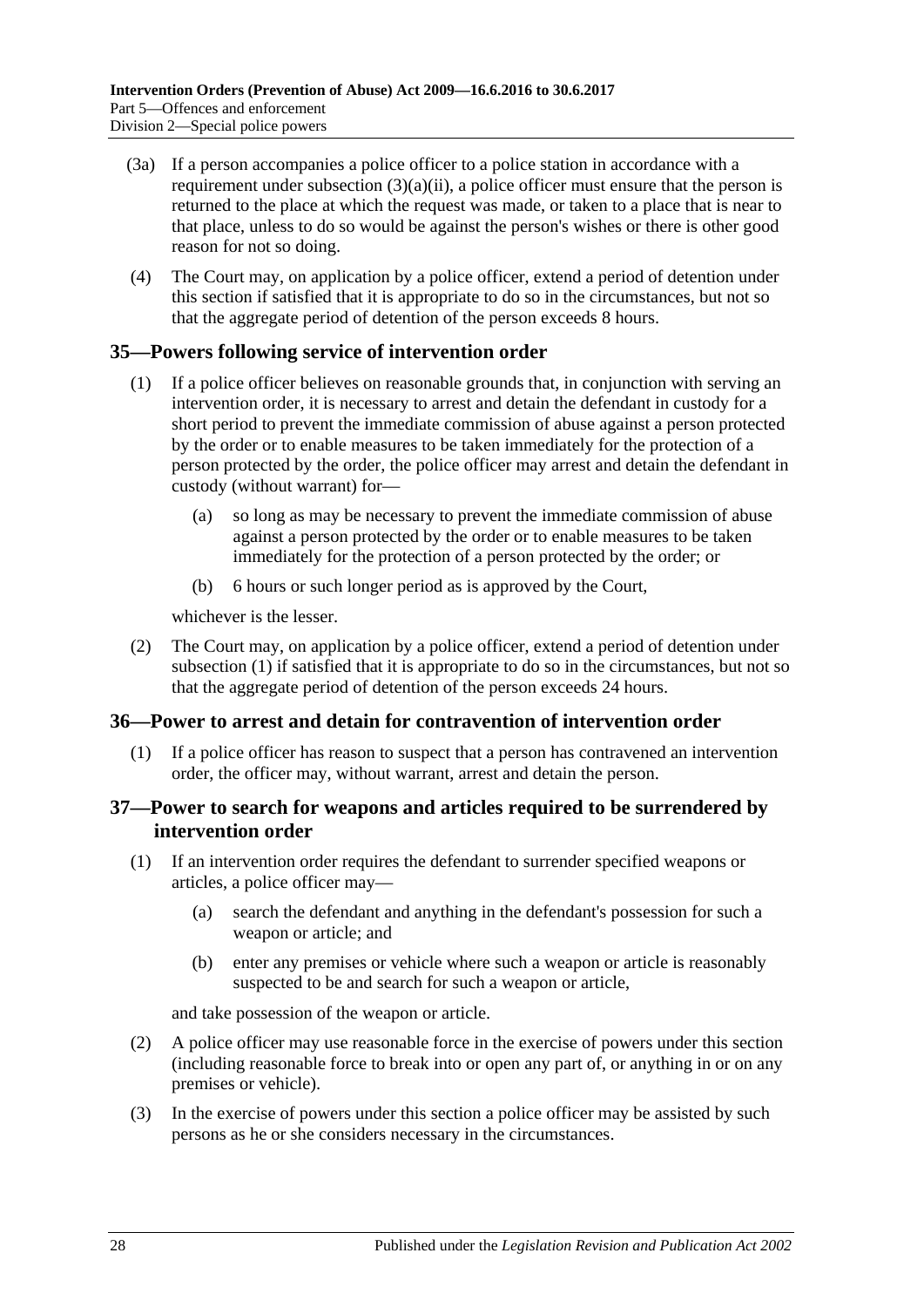## <span id="page-28-0"></span>**Division 3—Disclosure of information**

## <span id="page-28-1"></span>**38—Disclosure to police of information relevant to locating defendant**

A public sector agency that is bound by the State's Information Privacy Principles, or a person providing services to a public sector agency under a contract that provides that the person is bound by the State's Information Privacy Principles, must, on request, make available to a police officer information under the control of the agency or person that could reasonably be expected to assist in locating a defendant on whom an intervention order is to be served.

## <span id="page-28-2"></span>**Part 6—Miscellaneous**

## <span id="page-28-3"></span>**39—Delegation by intervention program manager**

- (1) An intervention program manager may, by instrument in writing, delegate a power or function under this Act to—
	- (a) a particular person; or
	- (b) the person for the time being performing particular duties or holding or acting in a particular position.
- (2) A power or function delegated under this section may, if the instrument of delegation so provides, be further delegated.
- (3) A delegation—
	- (a) may be absolute or conditional; and
	- (b) does not derogate from the power of the delegator to act personally in a matter; and
	- (c) is revocable at will.

## <span id="page-28-4"></span>**40—Dealing with items surrendered under intervention order**

- (1) Any firearm, ammunition or part of a firearm surrendered to the Registrar of Firearms as required by the terms of an intervention order is to be dealt with under the *[Firearms](http://www.legislation.sa.gov.au/index.aspx?action=legref&type=act&legtitle=Firearms%20Act%201977)  Act [1977](http://www.legislation.sa.gov.au/index.aspx?action=legref&type=act&legtitle=Firearms%20Act%201977)* as if it had been surrendered under that Act.
- (2) Any other weapons or articles surrendered as required by the terms of an intervention order must be dealt with or disposed of as directed by the Court.

## <span id="page-28-5"></span>**41—Evidentiary provision**

In proceedings for an offence against this Act, a certificate apparently signed by a case manager certifying that a specified defendant has contravened requirements regulating participation in an intervention program or an assessment by the intervention program manager constitutes proof of the matters so certified in the absence of proof to the contrary.

## <span id="page-28-6"></span>**42—Regulations**

The Governor may make such regulations as are contemplated by, or necessary or expedient for the purposes of, this Act.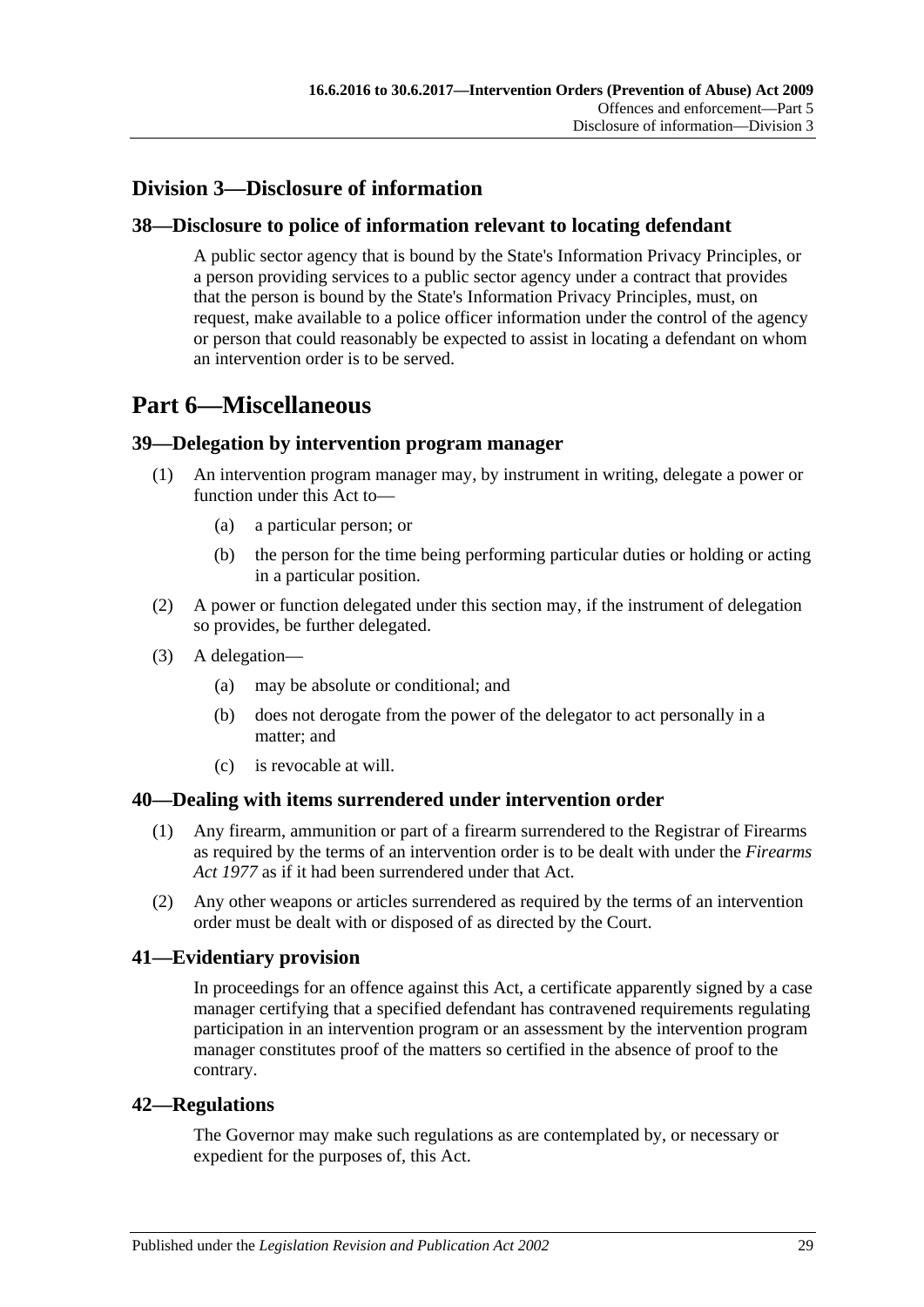# <span id="page-29-0"></span>**Schedule 1—Transitional provisions Part 15—Transitional provisions**

## <span id="page-29-1"></span>**37—Continuance of restraining orders**

- (1) A domestic violence restraining order in force under the *[Domestic Violence Act](http://www.legislation.sa.gov.au/index.aspx?action=legref&type=act&legtitle=Domestic%20Violence%20Act%201994) 1994* immediately before the commencement of this clause continues in force as if it were an intervention order issued under this Act by the Court.
- (2) A restraining order in force under section 99 of the *[Summary Procedure Act](http://www.legislation.sa.gov.au/index.aspx?action=legref&type=act&legtitle=Summary%20Procedure%20Act%201921) 1921* immediately before the commencement of this clause continues in force as if it were an intervention order issued under this Act by the Court.
- (3) A reference in this clause to a domestic violence restraining order, or a restraining order, in force at a particular time includes a reference to such an order that has been issued but not served on a defendant at that time.
- <span id="page-29-4"></span>(4) If an intervention order continued in force under this clause includes a term under which the order expires and an application is made to vary or revoke the order, the Court must, if the order is to continue in force, vary the order so as to remove the term and make the order ongoing.
- (5) For the avoidance of doubt, an intervention order continued in force under this clause that includes a term fixing a date for the expiry of the order will expire, or will be taken to have expired, on that date unless the Court has, before that date, varied the order under [subclause](#page-29-4) (4) so as to remove the term and make the order ongoing.

## <span id="page-29-2"></span>**38—Continuance of registered foreign restraining orders**

- (1) A foreign domestic violence restraining order registered under the *[Domestic Violence](http://www.legislation.sa.gov.au/index.aspx?action=legref&type=act&legtitle=Domestic%20Violence%20Act%201994)  Act [1994](http://www.legislation.sa.gov.au/index.aspx?action=legref&type=act&legtitle=Domestic%20Violence%20Act%201994)* immediately before the commencement of this clause continues in force as if it were a foreign intervention order registered under this Act.
- (2) A foreign restraining order registered under the *[Summary Procedure Act](http://www.legislation.sa.gov.au/index.aspx?action=legref&type=act&legtitle=Summary%20Procedure%20Act%201921) 1921* immediately before the commencement of this clause and declared by the regulations to be an order to which this subclause applies continues in force as if it were a foreign intervention order registered under this Act.

## <span id="page-29-3"></span>**39—Validation of certain intervention orders in force before commencement of section 6 of** *Intervention Orders (Prevention of Abuse) (Miscellaneous) Amendment Act 2015*

An intervention order in force immediately before the commencement of section 6 of the *[Intervention Orders \(Prevention of Abuse\) \(Miscellaneous\) Amendment Act](http://www.legislation.sa.gov.au/index.aspx?action=legref&type=act&legtitle=Intervention%20Orders%20(Prevention%20of%20Abuse)%20(Miscellaneous)%20Amendment%20Act%202015) 2015* that includes a term that purports to—

- (a) prohibit the person the subject of the order from being within the vicinity of premises at which a protected person resides or works; or
- (b) prohibit the defendant from being within the vicinity of specified premises frequented by a protected person,

will be taken to be valid and always to have been valid.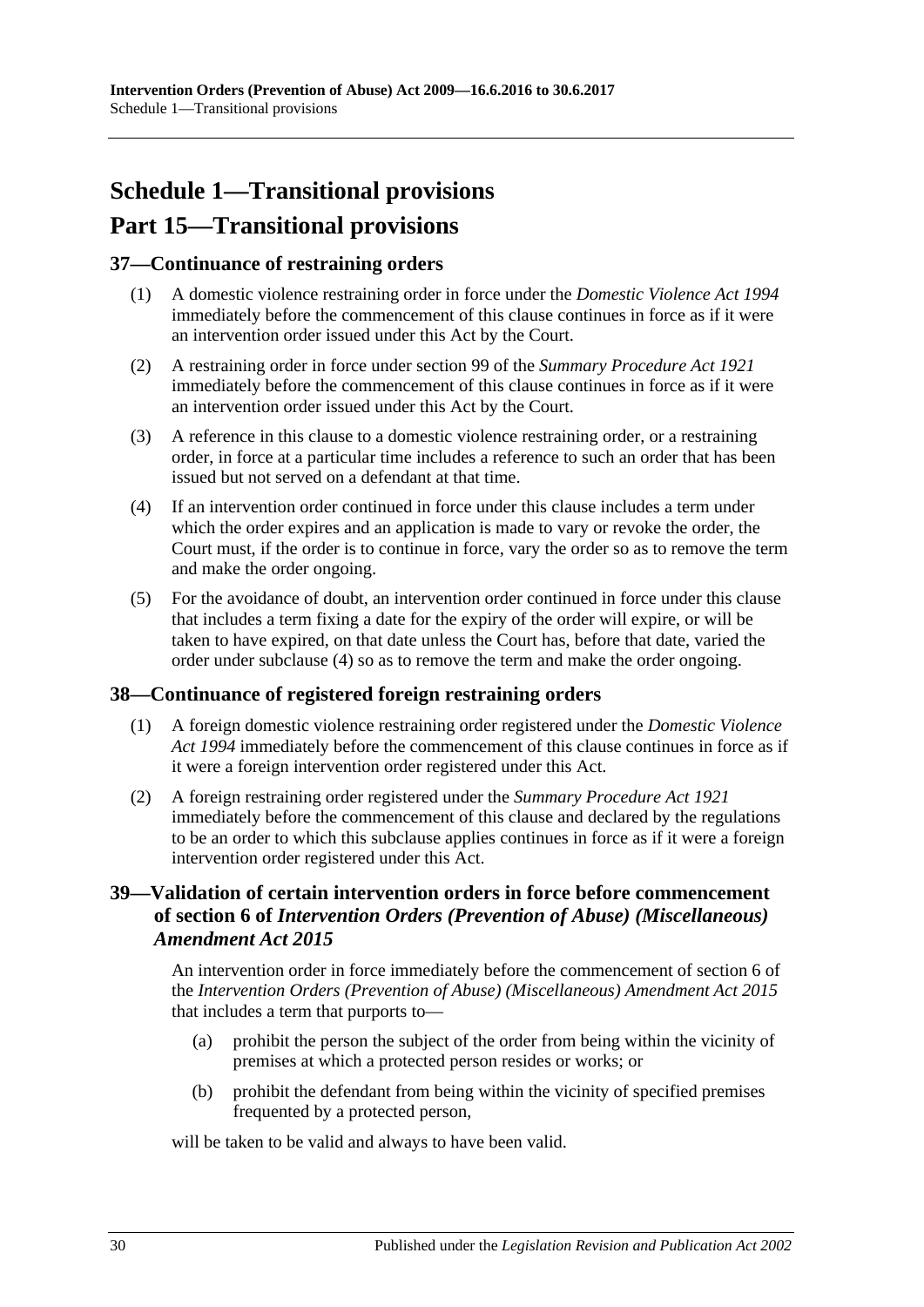# <span id="page-30-0"></span>**Legislative history**

## **Notes**

- Amendments of this version that are uncommenced are not incorporated into the text.
- Please note—References in the legislation to other legislation or instruments or to titles of bodies or offices are not automatically updated as part of the program for the revision and publication of legislation and therefore may be obsolete.
- Earlier versions of this Act (historical versions) are listed at the end of the legislative history.
- For further information relating to the Act and subordinate legislation made under the Act see the Index of South Australian Statutes or www.legislation.sa.gov.au.

## **Legislation repealed by principal Act**

The *Intervention Orders (Prevention of Abuse) Act 2009* repealed the following:

*Domestic Violence Act 1994*

## **Legislation amended by principal Act**

The *Intervention Orders (Prevention of Abuse) Act 2009* amended the following:

*Bail Act 1985 Criminal Law Consolidation Act 1935 Criminal Law (Sentencing) Act 1988 Cross-border Justice Act 2009 District Court Act 1991 Evidence Act 1929 Firearms Act 1977 Magistrates Court Act 1991 Problem Gambling Family Protection Orders Act 2004 Summary Procedure Act 1921 Supreme Court Act 1935 Youth Court Act 1993*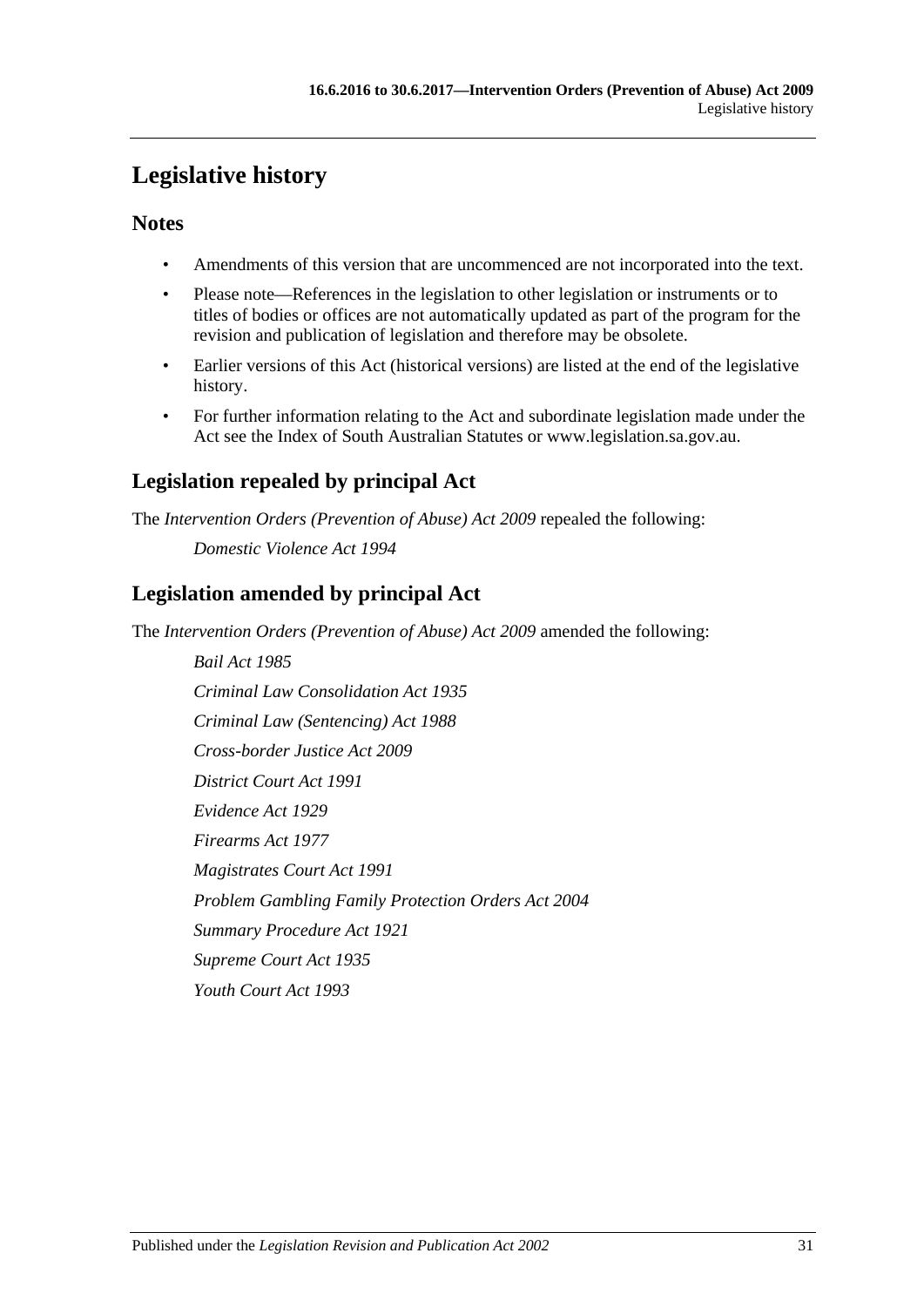## **Principal Act and amendments**

New entries appear in bold.

| Year    | N <sub>o</sub> | Title                                                                                                                    | Assent     | Commencement                                                                                                                                                                                                           |
|---------|----------------|--------------------------------------------------------------------------------------------------------------------------|------------|------------------------------------------------------------------------------------------------------------------------------------------------------------------------------------------------------------------------|
| 2009    | 85             | Intervention Orders (Prevention of<br>Abuse) Act 2009                                                                    | 10.12.2009 | 9.12.2011 (Gazette 20.10.2011 p4269)<br>except Sch 1 (cll 20(2), 22, 23 (insofar as<br>it deletes s 99A of Summary Procedure<br>Act 1921), 24, 27(1), 28–30 &<br>33)-uncommenced-will not be brought<br>into operation |
| 2011    | 46             | <b>Education and Early Childhood</b><br>Services (Registration and Standards)<br>Act 2011                                | 8.12.2011  | Sch 3 (cl 20)-1.1.2012 (Gazette<br>15.12.2011 p4986)                                                                                                                                                                   |
| 2012    | -12            | <b>Statutes Amendment (Serious and</b><br>Organised Crime) Act 2012                                                      | 10.5.2012  | Pt 9 (s 43)-17.6.2012 ( <i>Gazette</i><br>14.6.2012 p2756)                                                                                                                                                             |
| 2013    | 65             | <b>Community Housing Providers</b><br>(National Law) (South Australia)<br>Act 2013                                       | 21.11.2013 | Sch 3 (cll 3 & 4)-1.4.2014 (Gazette<br>6.2.2014p547                                                                                                                                                                    |
| 2014 26 |                | Statutes Amendment (SACAT)<br>Act 2014                                                                                   | 11.12.2014 | Pt 9 (s 99)-29.3.2015 (Gazette 5.3.2015<br>p883)                                                                                                                                                                       |
| 2015    | -14            | Intervention Orders (Prevention of<br>Abuse) (Miscellaneous) Amendment<br>Act 2015                                       | 9.7.2015   | Pt 2 (ss $4-22$ )-1.12.2015 ( <i>Gazette</i><br>19.11.2015 p4975)                                                                                                                                                      |
| 2015    | 46             | Firearms Act 2015                                                                                                        | 17.12.2015 | Sch 1 (cll 15 & 16)-1.7.2017 (Gazette<br>27.6.2017 p2619)                                                                                                                                                              |
| 2016    | 28             | <b>Statutes Amendment</b><br>(Attorney-General's Portfolio)<br>Act 2016                                                  | 16.6.2016  | Pt 9 (ss $22-24$ )-16.6.2016: s 2(1)                                                                                                                                                                                   |
| 2017    | 8              | Intervention Orders (Prevention of<br>Abuse) (Recognition of National<br>Domestic Violence Orders)<br>Amendment Act 2017 | 15.3.2017  | uncommenced                                                                                                                                                                                                            |

## **Provisions amended**

New entries appear in bold.

|  |  | Entries that relate to provisions that have been deleted appear in italics. |
|--|--|-----------------------------------------------------------------------------|
|--|--|-----------------------------------------------------------------------------|

| Provision        | How varied                                                            | Commencement                 |
|------------------|-----------------------------------------------------------------------|------------------------------|
| Long title       | amended under Legislation Revision and<br>Publication Act 2002        | 1.1.2012                     |
| Pt <sub>1</sub>  |                                                                       |                              |
| s <sub>2</sub>   | omitted under Legislation Revision and<br><b>Publication Act 2002</b> | 1.1.2012                     |
| s <sub>3</sub>   |                                                                       |                              |
| s(3(1))          |                                                                       |                              |
| ammunition       | inserted by $14/2015$ s $4(1)$                                        | 1.12.2015                    |
|                  | amended by $46/2015$ Sch 1 cl 15(1)                                   | uncommenced—not incorporated |
| associated order | amended by $14/2015$ s $4(2)$                                         | 1.12.2015                    |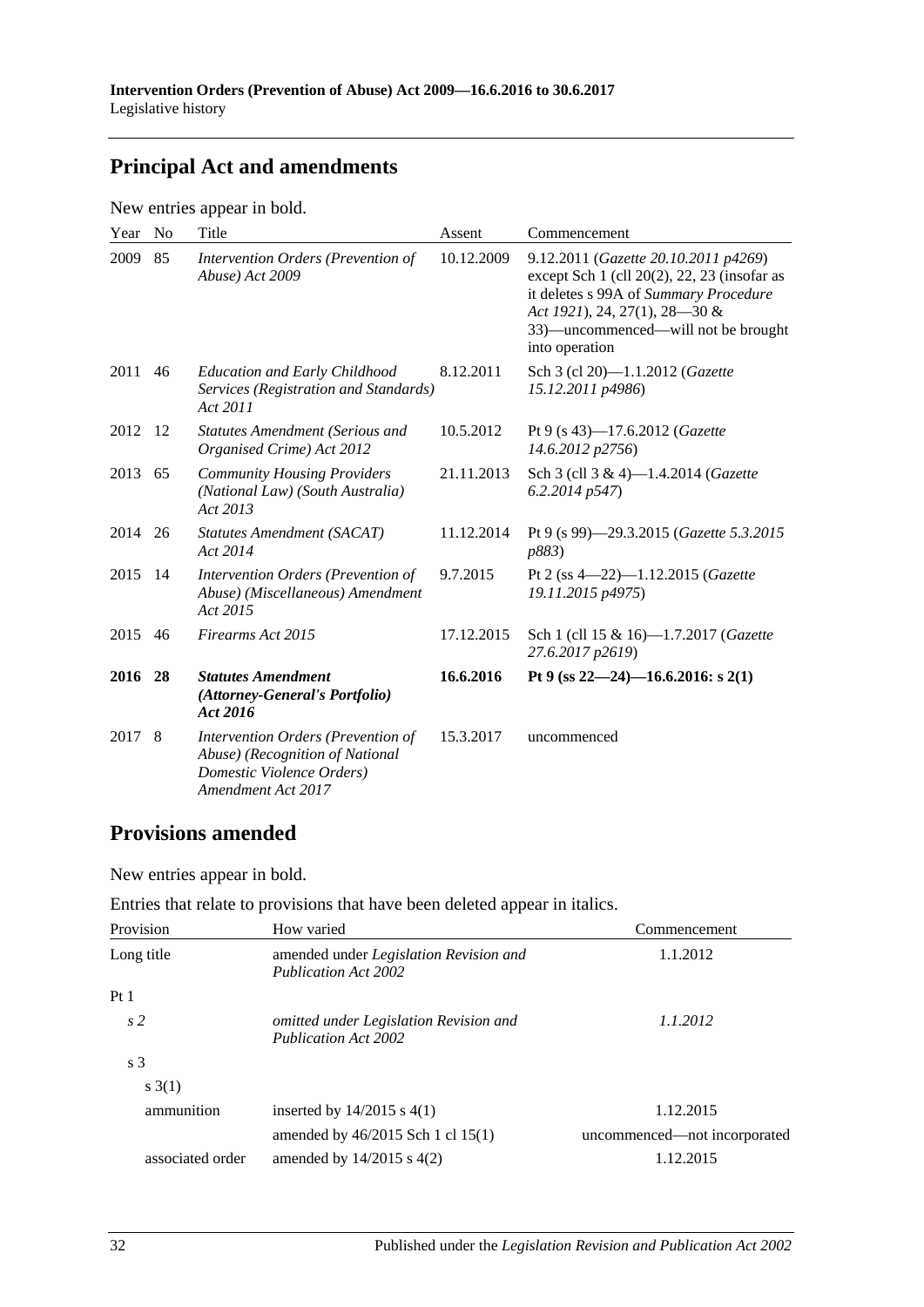| cognitive<br>impairment            | inserted by 28/2016 s 22                            | 16.6.2016                    |
|------------------------------------|-----------------------------------------------------|------------------------------|
| final intervention<br>order        | inserted by $14/2015$ s $4(3)$                      | 1.12.2015                    |
| firearm                            | inserted by $14/2015$ s $4(3)$                      | 1.12.2015                    |
|                                    | amended by 46/2015 Sch 1 cl 15(2)                   | uncommenced-not incorporated |
| order                              | interim intervention inserted by $14/2015$ s $4(4)$ | 1.12.2015                    |
| intervention order                 | substituted by $14/2015$ s $4(4)$                   | 1.12.2015                    |
| issuing authority                  | substituted by $14/2015$ s $4(5)$                   | 1.12.2015                    |
| registered housing<br>co-operative | deleted by 65/2013 Sch 3 cl 3                       | 1.4.2014                     |
| relevant public<br>sector agency   | amended by 46/2011 Sch 3 cl 20                      | 1.1.2012                     |
|                                    | amended by $14/2015$ s $4(6)$                       | 1.12.2015                    |
| Pt 2                               |                                                     |                              |
| s <sub>5</sub>                     | amended by 14/2015 s 5                              | 1.12.2015                    |
| Pt3                                |                                                     |                              |
| s 9                                | amended by 12/2012 s 43                             | 17.6.2012                    |
| s 12                               |                                                     |                              |
| s 12(1)                            | amended by $14/2015$ s $6(1)$ , (2)                 | 1.12.2015                    |
| s 12(6)                            | amended by 14/2015 s 6(3)                           | 1.12.2015                    |
| s 13                               |                                                     |                              |
| s 13(3)                            | amended by $14/2015$ s $7(1)$                       | 1.12.2015                    |
| s 13(4)                            | inserted by $14/2015$ s $7(2)$                      | 1.12.2015                    |
| s <sub>14</sub>                    |                                                     |                              |
| s 14(1)                            | amended by 14/2015 s 8(1), (2)                      | 1.12.2015                    |
| s 14(2)                            | amended by 14/2015 s 8(3)                           | 1.12.2015                    |
| s 15                               |                                                     |                              |
| s 15(1)                            | amended by 14/2015 s 9(1)                           | 1.12.2015                    |
| s 15(3)                            | amended by 14/2015 s 9(2)                           | 1.12.2015                    |
| s 18                               |                                                     |                              |
| s 18(6)                            | substituted by $14/2015$ s $10(1)$                  | 1.12.2015                    |
| s 18(7a)                           | inserted by $14/2015$ s $10(2)$                     | 1.12.2015                    |
| s 18(9)                            | amended by 14/2015 s 10(3)                          | 1.12.2015                    |
| s 19                               |                                                     |                              |
| s 19(2)                            | substituted by 14/2015 s 11                         | 1.12.2015                    |
| s 21                               |                                                     |                              |
| $s \, 21(4a)$                      | inserted by $14/2015$ s $12(1)$                     | 1.12.2015                    |
| s 21(9)                            | amended by 14/2015 s 12(2)                          | 1.12.2015                    |
| $s\,21(10)$                        | substituted by $14/2015$ s $12(3)$                  | 1.12.2015                    |
| $s \, 21(11)$                      | amended by 14/2015 s 12(4)                          | 1.12.2015                    |
| s 23                               |                                                     |                              |
| $s\,23(1)$                         | substituted by $14/2015$ s $13(1)$                  | 1.12.2015                    |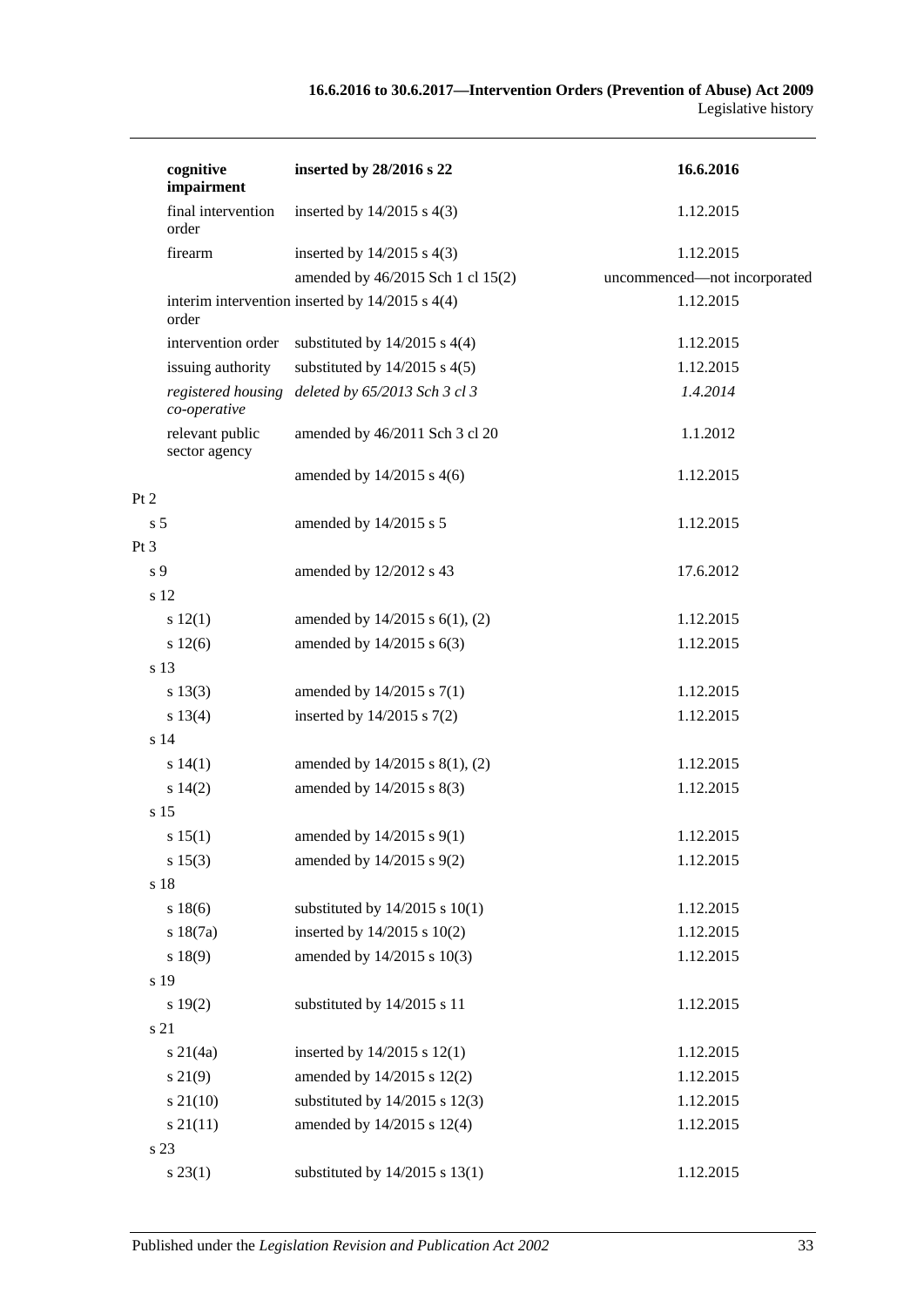| $s$ 23 $(1a)$        | inserted by $14/2015$ s $13(1)$                                | 1.12.2015                    |
|----------------------|----------------------------------------------------------------|------------------------------|
| $s\,23(2)$           | amended by 14/2015 s 13(2), (3)                                | 1.12.2015                    |
| $s\,23(3)$           | amended by 14/2015 s 13(4), (5)                                | 1.12.2015                    |
| $s\,23(4)$           | amended by 14/2015 s 13(6)                                     | 1.12.2015                    |
| s 23(5)              | amended by 14/2015 s 13(7)                                     | 1.12.2015                    |
| $s\,23(7)$           | substituted by $14/2015$ s $13(8)$                             | 1.12.2015                    |
| $s\,23(8)$           | amended by 14/2015 s 13(9)                                     | 1.12.2015                    |
| s <sub>24</sub>      |                                                                |                              |
| $s\,24(1)$           | amended by 14/2015 s 14(1)                                     | 1.12.2015                    |
| $s\,24(5)$           | substituted by $14/2015$ s $14(2)$                             | 1.12.2015                    |
| s 25                 |                                                                |                              |
| s 25(1)              | amended by 14/2015 s 15                                        | 1.12.2015                    |
| s 25(2)              | amended by 65/2013 Sch 3 cl 4                                  | 1.4.2014                     |
| s 25(5)              | amended by 26/2014 s 99                                        | 29.3.2015                    |
| s <sub>26</sub>      |                                                                |                              |
| $s\,26(3)$           | amended by 14/2015 s 16(1)                                     | 1.12.2015                    |
| $s \; 26(4)$         | amended by 14/2015 s 16(2)                                     | 1.12.2015                    |
| $s \; 26(5)$         | amended by 14/2015 s 16(3)                                     | 1.12.2015                    |
| $s\,26(6)$           | amended by 14/2015 s 16(4)                                     | 1.12.2015                    |
| $s\,26(9)$           | substituted by $14/2015$ s $16(5)$                             | 1.12.2015                    |
| $s\,26(10)$          | inserted by $14/2015$ s $16(5)$                                | 1.12.2015                    |
| s 29                 |                                                                |                              |
| $s\,29(2)$           | amended by 28/2016 s 23                                        | 16.6.2016                    |
| Pt 4                 |                                                                |                              |
| s 30                 |                                                                |                              |
| $s \ 30(3)$          | amended by 14/2015 s 17(1)                                     | 1.12.2015                    |
| $s \ 30(6)$          | substituted by $14/2015$ s $17(2)$                             | 1.12.2015                    |
| Pt 5                 |                                                                |                              |
| s 31                 |                                                                |                              |
| $s \ 31(2a)$         | inserted by $14/2015$ s $18(1)$                                | 1.12.2015                    |
| $s \ 31(4)$          | amended by 14/2015 s 18(2)                                     | 1.12.2015                    |
| s 34                 |                                                                |                              |
| $s \; 34(3)$         | amended by 14/2015 s 19(1)                                     | 1.12.2015                    |
| $s \; 34(3a)$        | inserted by 14/2015 s 19(2)                                    | 1.12.2015                    |
| s 36                 |                                                                |                              |
| $s \, 36(2)$ and (3) | deleted by 14/2015 s 20                                        | 1.12.2015                    |
| Pt 6                 |                                                                |                              |
| $\rm s$ 40           |                                                                |                              |
| $s\ 40(1)$           | amended by 14/2015 s 21                                        | 1.12.2015                    |
|                      | amended by 46/2015 Sch 1 cl 16                                 | uncommenced-not incorporated |
| Sch 1                |                                                                |                              |
| $Pts$ $1-14$         | omitted under Legislation Revision and<br>Publication Act 2002 | 1.1.2012                     |